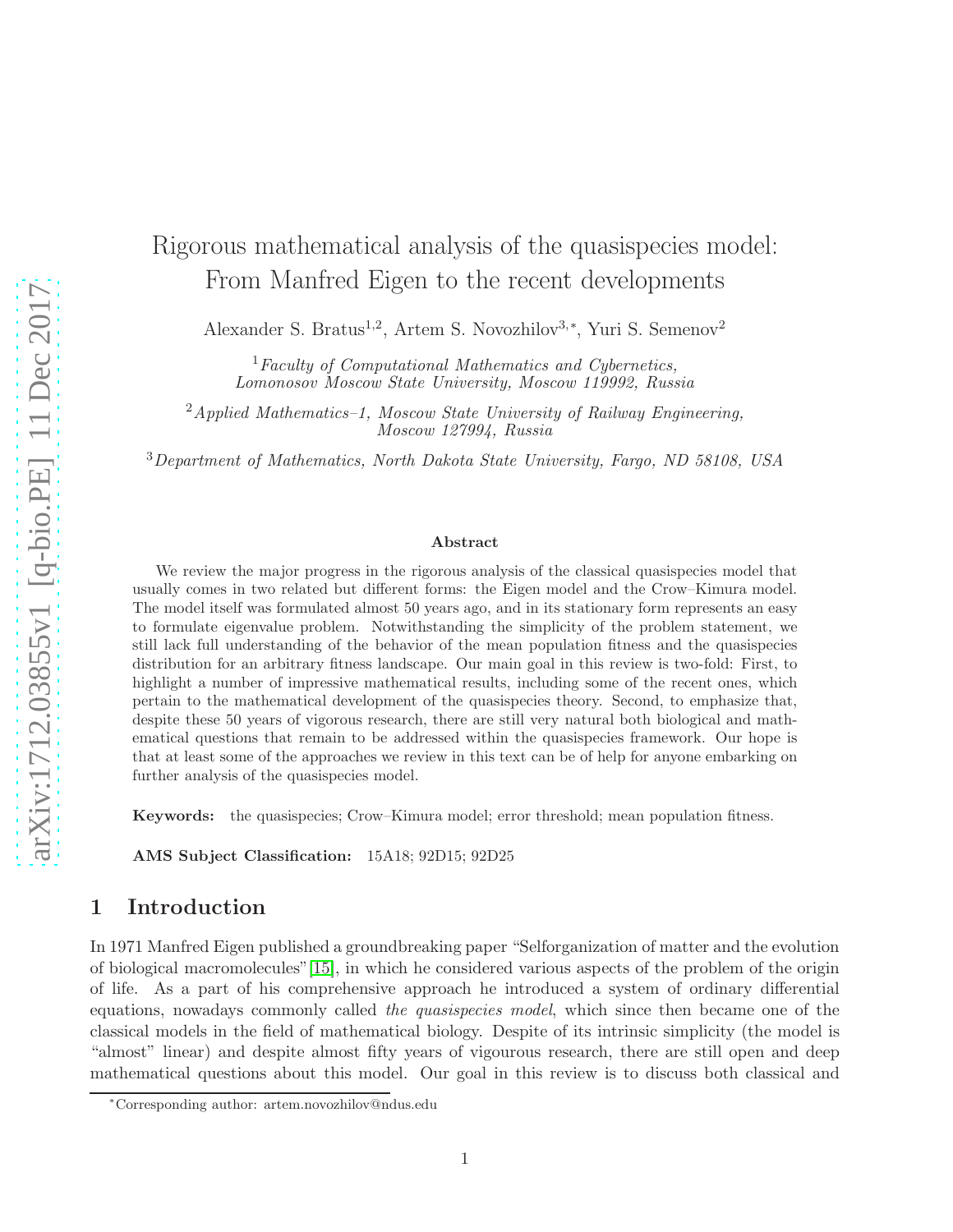relatively recent progress in the mathematical aspects of the analysis of the quasispecies model and also highlight some open problems. We exclusively concentrate on the mathematical side of the story and refer the interested reader to the earlier reviews [\[3,](#page-19-1) [16,](#page-19-2) [20,](#page-20-0) [31\]](#page-20-1) and to the whole recent volume [\[13\]](#page-19-3) devoted to the various other sides of the quasispecies theory.

While the original quasispecies model was formulated in continuous time we start with a more natural discrete time settings. We consider a population of individuals such that there are l different types. Let  $n_i(t)$  denote the number of individuals of type i at the time moment t. The individual reproduction success is described by the constant fitness coefficients  $w_i \geq 0$ , which we put together into the diagonal matrix  $\mathbf{W} = \text{diag}(w_1, \dots, w_l)$  or vector  $\mathbf{w} = (w_1, \dots, w_l)^\top \in \mathbf{R}^l$ , to both of which we refer as *fitness landscape*. Moreover, the reproduction is error prone such that the probability that an individual of type j begets an individual of type i is given by  $q_{ij} \in [0,1]$ , and hence we have the stochastic mutation matrix  $\mathbf{Q} = [q_{ij}]$ , where  $q_{ii} = 1 - \sum_{j=1,j\neq i}^{l} q_{ij}$  is the probability of faithful reproduction. Now simple bookkeeping yields the following recurrence equation

<span id="page-1-0"></span>
$$
n_i(t+1) = \sum_{j=1}^{l} w_j q_{ij} n_j(t), \quad i = 1, \dots, l,
$$
\n(1.1)

or, in the matrix form

<span id="page-1-1"></span>
$$
\boldsymbol{n}(t+1) = \boldsymbol{Q}\boldsymbol{W}\boldsymbol{n}(t), \quad \boldsymbol{n}(t) = (n_1(t), \dots, n_l(t))^{\top} \in \mathbf{R}^l. \tag{1.2}
$$

Since the model  $(1.1)$ ,  $(1.2)$  is linear it is possible to have three different outcomes: either the total population size will explode to infinity, or tend to zero, or, in some exceptional cases, will stay constant. From the evolutionary point of view we are mostly interested in the population composition and therefore it is natural to consider the system for the corresponding frequencies

$$
\mathbf{p}(t) = \frac{\mathbf{n}(t)}{\sum_{i=1}^{l} n_i(t)},
$$
\n
$$
\mathbf{p}(t+1) = \frac{\mathbf{Q} \mathbf{W} \mathbf{p}(t)}{\overline{w}(t)},
$$
\n
$$
t) = \sum_{i=1}^{l} w_i p_i(t) = \mathbf{w} \cdot \mathbf{p}(t)
$$
\n(1.3)

which takes the form

where

<span id="page-1-2"></span>
$$
\overline{w}(t) = \sum_{i=1}^{l} w_i p_i(t) = \boldsymbol{w} \cdot \boldsymbol{p}(t)
$$

is the mean population fitness that guarantees that  $p(t)$  is the probability distribution for any time moment t, that is it belongs to the simplex  $S_l$  for any time moment:

$$
\boldsymbol{p}(t) \in S_l = \{ \boldsymbol{x} \in \mathbf{R}^l : \sum_{i=1}^l x_i = 1, \, x_i \geq 0 \}.
$$

The dot denotes the usual dot product in  $\mathbf{R}^{l}$ .

Before moving forward we note that if we assume that no mutations occur the system becomes  $p_i(t+1) = \frac{w_i}{\overline{w}(t)} p_i$ , and hence

$$
\frac{p_i(t+1)}{p_j(t+1)} = \frac{w_i}{w_j} \frac{p_i(t)}{p_j(t)},
$$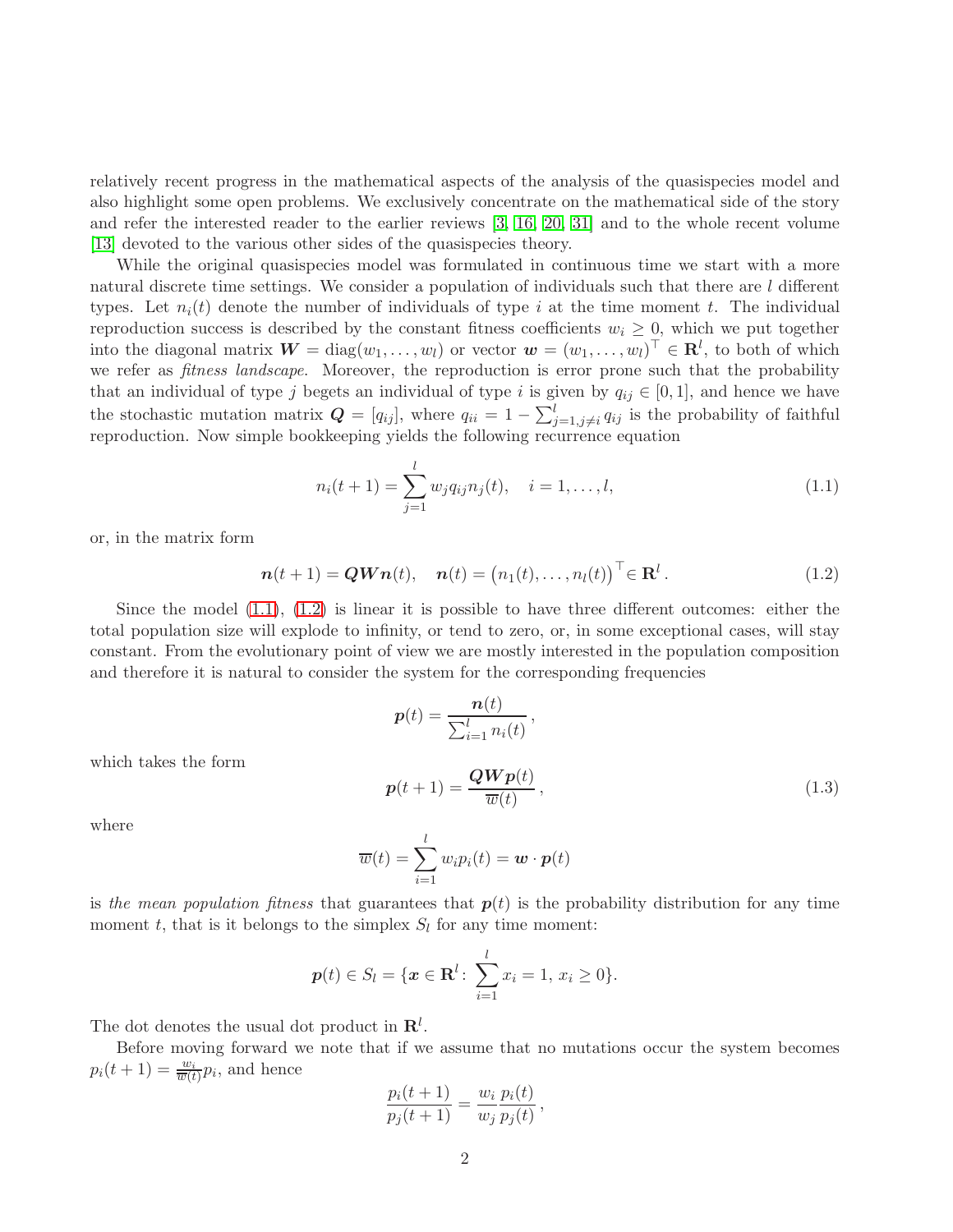which immediately implies that, assuming without loss of generality that  $w_1$  is the strict maximum of the fitness landscape,  $p_1(t) \to 1$  and for all the rest  $p_i(t) \to 0$ . Moreover, the change in the mean population fitness is given by

$$
\Delta \overline{w}(t) = \overline{w}(t+1) - \overline{w}(t) = \frac{\sum_{i=1}^{l} (w_i - \overline{w}(t))^{2} p_i(t)}{\overline{w}(t)} = \frac{1}{\overline{w}(t)} \text{Var}_t(\boldsymbol{w}),
$$

which is arguably the simplest form of Fisher's theorem of natural selection (see, e.g., [\[8\]](#page-19-4) for the discussion and mathematical underpinnings of this "theorem"). That is, the behavior in case of no mutations is very simple: all the types of individuals except for the most fit one are being washed out from the population; moreover, the mean population fitness is increasing at each step, and the magnitude of the increase is proportional to the variance of the fitness landscape at each time moment.

To be able to write an analogous system in continuous time one must separate the processes of selection (as described by the fitness coefficients) and mutation because, strictly speaking, only one elementary event can occur during a sufficiently small period of time. Hence, assuming that  $\mu_{ij}$  is the mutation rate of an individual of type j into an individual of type i, and  $m_i \in \mathbf{R}$  is the (*Malthusian*) fitness of individuals of type  $i$  (which is the difference of the birth and death rates and can be negative in this case), then the change of the population numbers is described by

$$
\dot{\boldsymbol{n}}(t) = (\boldsymbol{M} + \boldsymbol{\mathcal{M}})\boldsymbol{n}(t),
$$

where we introduce the notations for the fitness landscape  $M = \text{diag}(m_1, \ldots, m_l)$  and mutation matrix  $\mathcal{M} = [\mu_{ij}]$ . Similarly to the above, it is more natural (see, e.g., [\[21\]](#page-20-2) for the discussion) to consider the equations for the frequencies, which in this case take the form

<span id="page-2-0"></span>
$$
\dot{\mathbf{p}}(t) = \left(\mathbf{M} - \overline{m}(t)\mathbf{I}\right)\mathbf{p}(t) + \mathbf{\mathcal{M}}\mathbf{p}(t),\tag{1.4}
$$

where

<span id="page-2-1"></span>
$$
\overline{m}(t) = \sum_{i=1}^{l} m_i p_i(t) = \boldsymbol{m} \cdot \boldsymbol{p}(t)
$$
\n(1.5)

is the mean (Malthusian) fitness of the population and  $\bm{I}$  is the identity matrix.

Model  $(1.4)$ ,  $(1.5)$  was dubbed by Baake and co-authors as a *paramuse* model, due to the parallel mutation selection scheme, see [\[3\]](#page-19-1). This model also got some treatment in an influential population genetic textbook by Crow and Kimura [\[11\]](#page-19-5), and therefore is often called the Crow–Kimura model.

Models [\(1.3\)](#page-1-2) and [\(1.4\)](#page-2-0) are intrinsically related since it can be shown [\[19\]](#page-20-3) that model [\(1.4\)](#page-2-0) is a limit for small generation time of model [\(1.3\)](#page-1-2). The same limiting procedure helps relate the Wrightian and Malthusian fitnesses

$$
w_i = e^{m_i \Delta t} \approx 1 + m_i \Delta t, \quad \Delta t \to 0,
$$

and the mutation probabilities and corresponding mutation rates

$$
q_{ij} = \delta_{ij} + \mu_{ij}\Delta t, \quad \Delta t \to 0,
$$

where  $\delta_{ij}$  is the Kronecker delta.

For model [\(1.4\)](#page-2-0) also a version of the Fisher theorem of natural selection holds since, by elementary manipulations,

$$
\dot{\overline{m}}(t) = \text{Var}_t(\boldsymbol{m}) \geq 0,
$$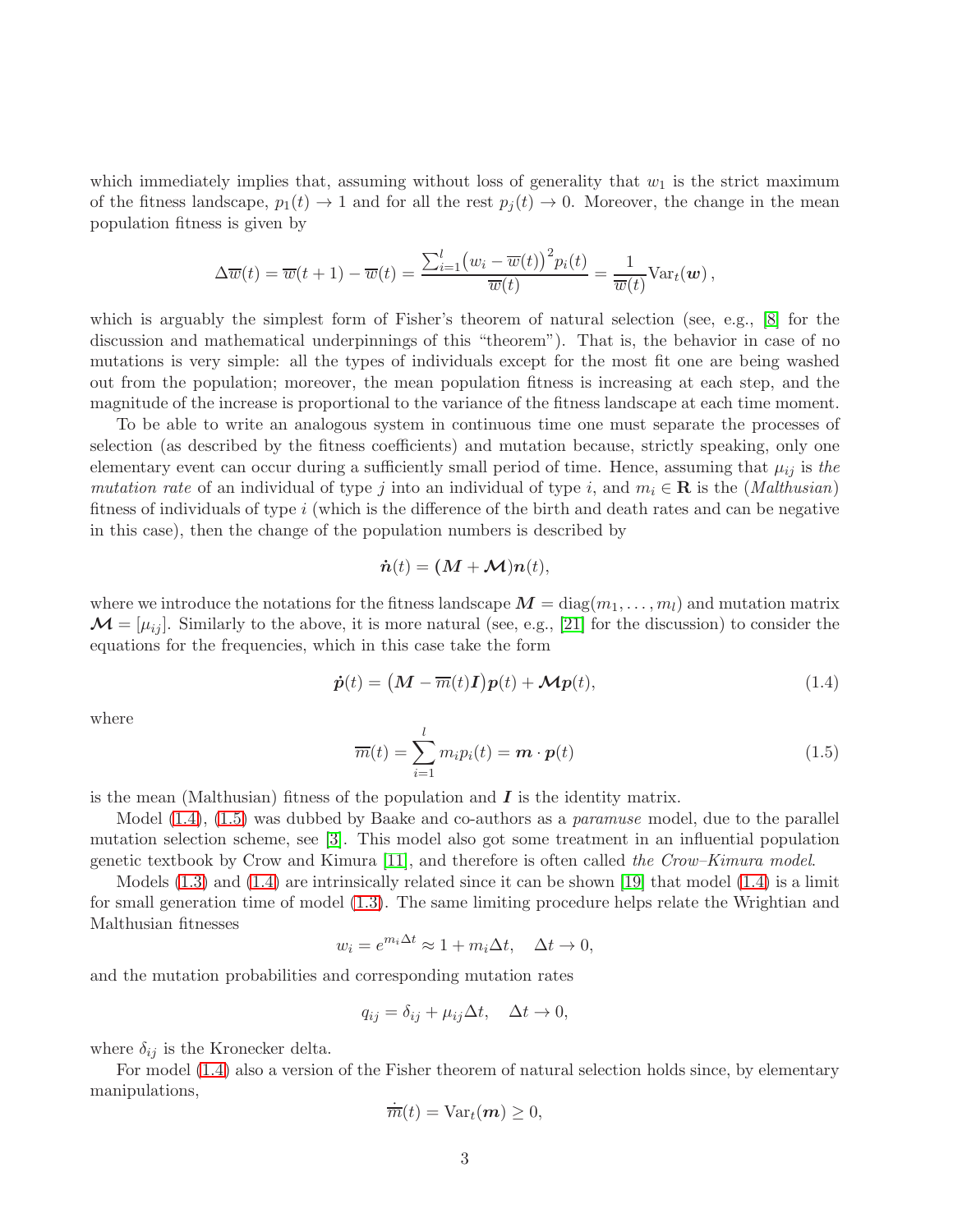and similarly only one type of individuals survives in the long run (assuming as before that there is a strict maximum of the fitness landscape).

Both models [\(1.3\)](#page-1-2) and [\(1.4\)](#page-2-0) can be called the quasispecies models, but the fact is that Eigen in his 1971 paper considered yet another mathematical model, which takes the form (we use the notations introduced before, but now a care should be exercised since clearly in the continuous setting one needs to talk about rates and not probabilities)

<span id="page-3-0"></span>
$$
\dot{\boldsymbol{p}}(t) = \boldsymbol{Q}\boldsymbol{W}\boldsymbol{p}(t) - \overline{w}(t)\boldsymbol{p}(t). \tag{1.6}
$$

We are not aware of any elementary mechanical derivation of  $(1.6)$  but note that the equilibrium point of this model coincides with the fixed point of [\(1.3\)](#page-1-2).

Mathematical models [\(1.3\)](#page-1-2), [\(1.4\)](#page-2-0), and [\(1.6\)](#page-3-0) share several common features. In particular,

1. Selection does not lead to a homogeneous population, as it happens in the systems with no mutations.

More precisely, under some mild technical conditions necessary to apply the Perron–Frobenius theory for nonnegative matrices, models  $(1.3)$ ,  $(1.5)$ , and  $(1.6)$  possess the only globally asymptotically stable equilibrium

$$
\lim_{t\to\infty}\bm{p}(t)=\bm{p},
$$

which is the positive eigenvector of the eigenvalue problem

<span id="page-3-1"></span>
$$
QWp = \lambda p,\tag{1.7}
$$

for  $(1.3)$  and  $(1.6)$ , and of the eigenvalues problem

<span id="page-3-2"></span>
$$
(\mathbf{M} + \mathbf{M})\mathbf{p} = \lambda \mathbf{p},\tag{1.8}
$$

for [\(1.4\)](#page-2-0). Moreover, this eigenvector corresponds to the dominant real eigenvalue of the matrices  $QW$  and  $M + M$  respectively, which is equal to the mean population fitness at the equilibrium  $p$ :

$$
\lambda = \overline{w} = \boldsymbol{w} \cdot \boldsymbol{p}
$$
, or  $\lambda = \overline{m} = \boldsymbol{m} \cdot \boldsymbol{p}$ .

This vector  $\boldsymbol{p}$  was called by Eigen the quasispecies, which is the target of selection in these models.

- 2. The mean population fitnesses  $\overline{w}(t)$  or  $\overline{m}(t)$  are not necessarily increasing functions of time; that is, the evolution in these quasispecies models does not imply the steady climbing of the fitness landscape. (This was first noted, to our knowledge, in [\[32\]](#page-20-4), where it was shown that it is possible to have (a)  $\overline{w}(t)$  is non-decreasing along trajectories, (b)  $\overline{w}(t)$  is non-increasing along trajectories, and (c)  $\overline{w}(t)$  may increase or decrease or even pass through extremum.) A detailed discussion and additional references to this quite frequent phenomenon can be found in [\[7\]](#page-19-6).
- 3. For some specific fitness landscapes there exists a sharp transition of the equilibrium distribution  $p$  as a function of mutational landscape which separates the phase where the quasispecies vector is generally concentrates around the fittest type (the so-called selection phase) and the uniform distribution of the quasispecies (no selection, or random, phase). This transition was called the error threshold and have clear connections to the phenomenon of phase transition in statistical physics. We discuss this phenomenon in more details below.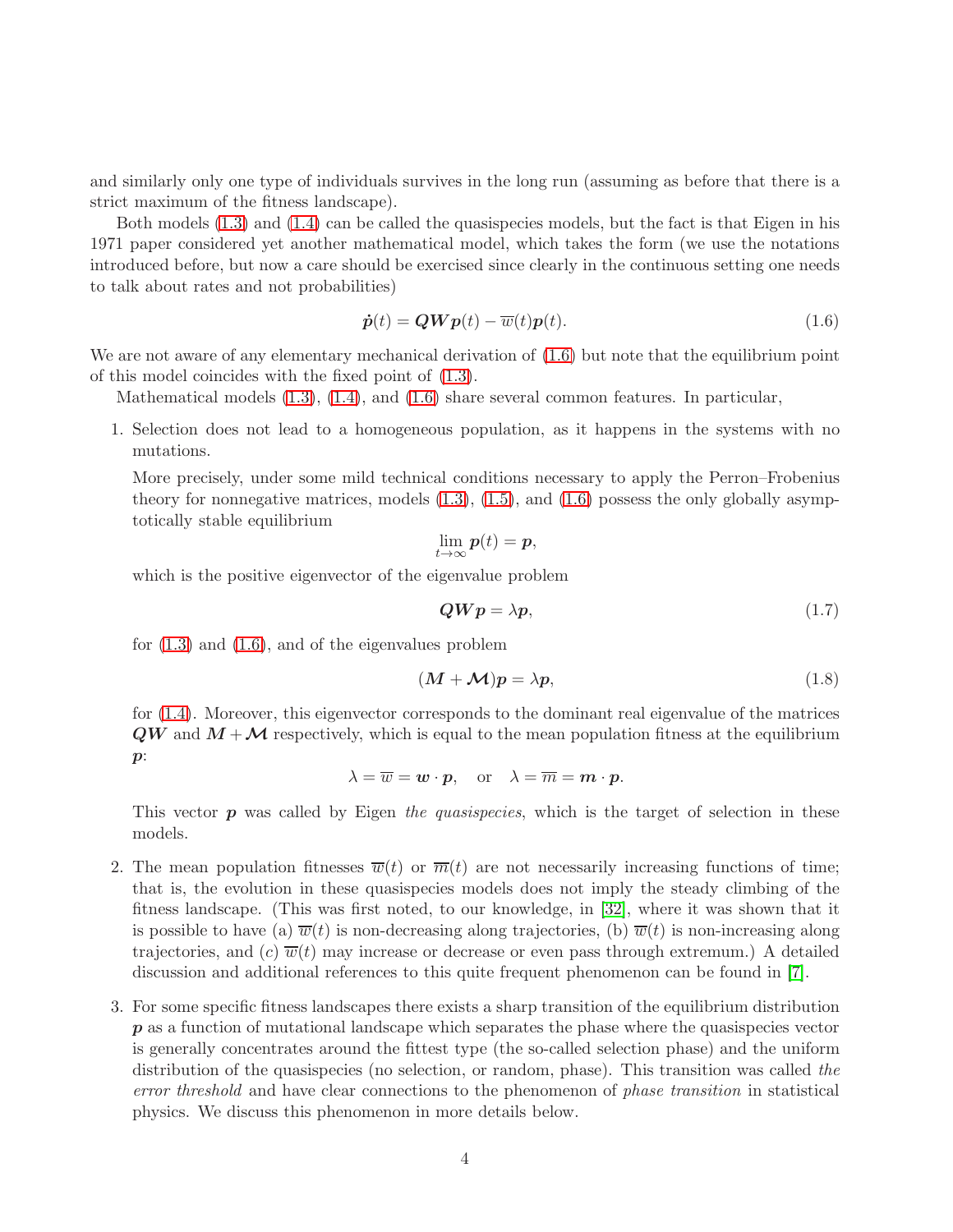We emphasize that mathematically the asymptotic behavior of the quasispecies models boils down to the analysis of high-dimensional eigenvalue problems [\(1.7\)](#page-3-1) and [\(1.8\)](#page-3-2). Due to the Perron–Frobenius theory we always know that the quasispecies distribution exists, it is a different, and much more complicated, question how to calculate  $p$  and the mean population fitness for some specific cases of fitness landscape and mutation matrix. In the rest of this review we survey various specific types of matrices  $QW$  and  $M + M$ , for which at least partial information about the leading eigenvalues and the corresponding quasispecies eigenvectors can be obtained. Our presentation is necessarily biased since, especially in the second part of the review, we concentrate on our own results, which are discussed, together with detailed proofs, at length in [\[6,](#page-19-7) [33,](#page-20-5) [35,](#page-21-0) [34,](#page-21-1) [36\]](#page-21-2).

#### 2 Sequence spaces and exact solutions

To make progress in mathematical analysis of eigenvalue problems [\(1.7\)](#page-3-1) and [\(1.8\)](#page-3-2) one needs to specify the structure of the matrices involved. We deliberately did not specify what we understand by "individual type" in the previous section. In the language of population genetics the models considered above describe evolution in one-locus haploid population with  $l$  alleles. Since Eigen was interested primarily in the problem of the origin of life, his interpretation of "individual type" was quite different. By analogy with RNA and DNA molecules he considered the population of *sequences* of fixed length N, where each different sequence is composed from the letters of some finite alphabet. For example, one can take the four letter alphabet of nucleotides  $\{A, T, G, C\}$ , and therefore there will be  $l = 4^N$  different sequences in the population, or 20-letter alphabet of amino acids, and hence there will be  $l = 20<sup>N</sup>$  different polypeptides. The simplest choice, however, is to consider initially two letter alphabet  $\{0, 1\}$  and hence deal with the population of binary sequences of fixed length N having total  $l = 2^N$  different sequence types.

Such underlying space of binary sequences possesses a nice geometric interpretation: Different types of binary sequences of length  $N$  are in one-to-one correspondence with the vertices of an  $N$ dimensional hypercube (see Fig. [2.1\)](#page-5-0).

Moreover, now we can, under some additional assumptions, describe in much more detail the corresponding mutation matrices. Namely, assume that mutations occur independently at each site of the sequences with the same probability q and introduce the Hamming distance  $H_{ij}$  between sequences of types  $i$  and  $j$ . For the following it is convenient to use the lexicographical order of different sequences such that sequence of type i, where  $i = 0, \ldots, 2^N - 1$ , has exactly the binary representation of integer i, supplemented, if necessary, by additional zeros. Now, the elements of the mutation matrix  $\bf{Q}$  are given by

<span id="page-4-0"></span>
$$
q_{ij} = (1-q)^{N-H_{ij}} q^{H_{ij}}, \quad i, j = 0, \dots, 2^N - 1,
$$
\n(2.1)

that is, matrix  $Q$  is defined in terms of only one scalar parameter q.

In continuous time (model [\(1.4\)](#page-2-0)) the mutations during short time interval are only possible to the neighboring sequences, and therefore the mutation rates are given by

<span id="page-4-1"></span>
$$
\mu_{ij} = \begin{cases} \mu, & H_{ij} = 1, \\ -N\mu, & H_{ij} = 0, \\ 0, & H_{ij} > 1. \end{cases}
$$
\n(2.2)

Using the introduces sequence spaces, the eigenvalue problems [\(1.7\)](#page-3-1) and [\(1.8\)](#page-3-2) now depend only on the fitness landscapes W and M and mutation parameters q and  $\mu$  respectively, and hence it is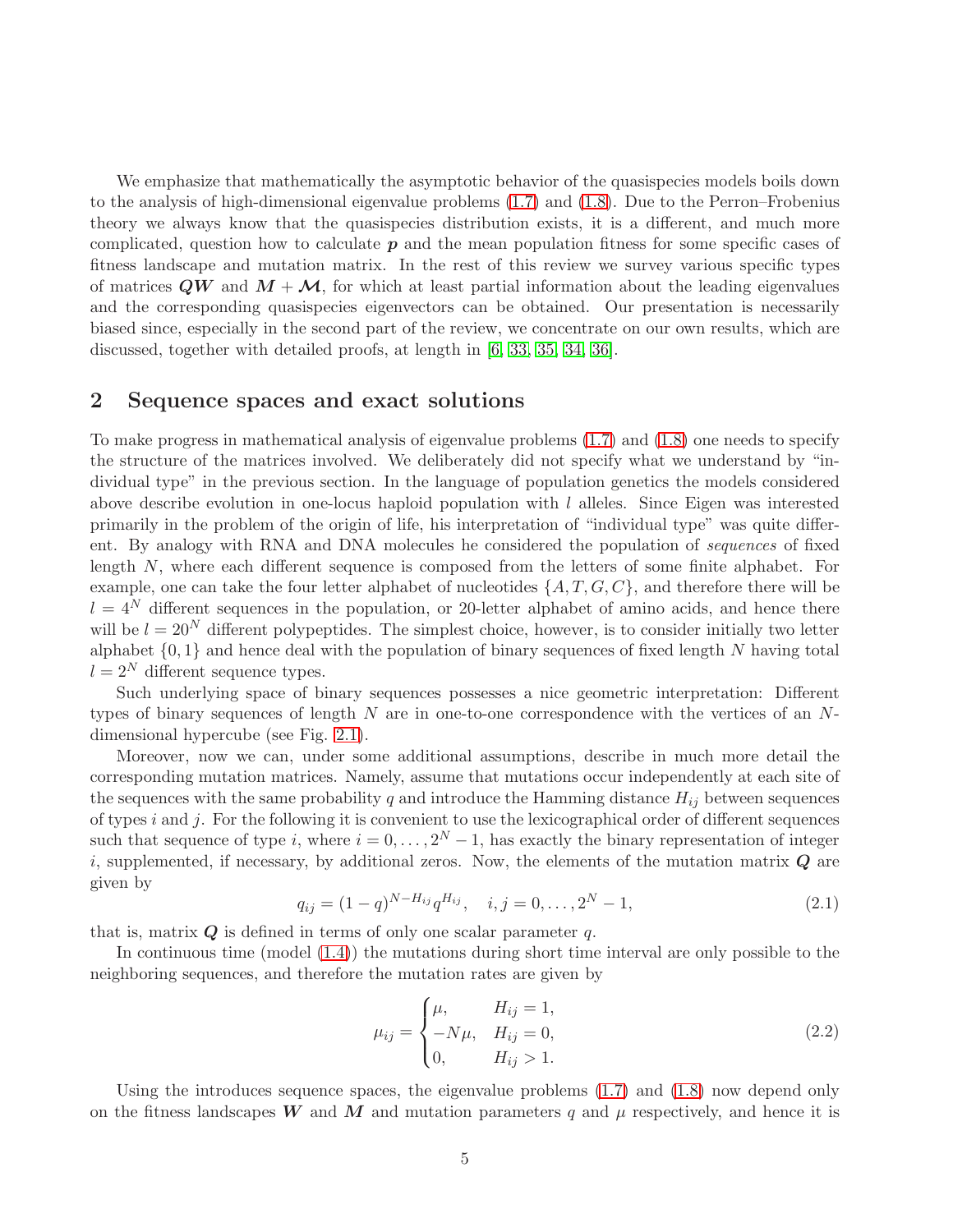

<span id="page-5-0"></span>Figure 2.1: The binary sequence spaces for sequences of length  $N = 2, 3, 4, 5$ . The vertices of the hypercube correspond to various sequences, which are listed along the x-axis, and the Hamming distance between any two sequences is equal to the least number of edges connecting the corresponding vertices.

customary to emphasize this dependence by writing  $p(q)$  and  $\overline{w}(q)$  or  $p(\mu)$  and  $\overline{m}(\mu)$  for the equilibrium quasispecies distributions and mean population fitnesses. We emphasize that in the rest of this review we talk exclusively about the stationary distributions and do not discuss any time-dependent aspects of the quasispecies evolution.

#### 3 Permutation invariant fitness landscapes and error threshold

We posed in the previous section the main mathematical question regarding the quasispecies theory, namely, how, given matrices  $W$  or  $M$ , give an exact and/or approximate expressions for leading eigenvalue and, if possible, the corresponding positive eigenvector  $p$  of the eigenvalue problems  $(1.7)$ and  $(1.8)$  with the mutation matrices  $(2.1)$  and  $(2.2)$  respectively as the functions of the mutation probability q and the mutation rate  $\mu$ . One of the main reasons why this question turned out so complicated in general is the possibility of the phenomenon, which was called the error threshold. First we illustrate this phenomenon numerically, following the simplifications that were originally introduced in [\[37\]](#page-21-3).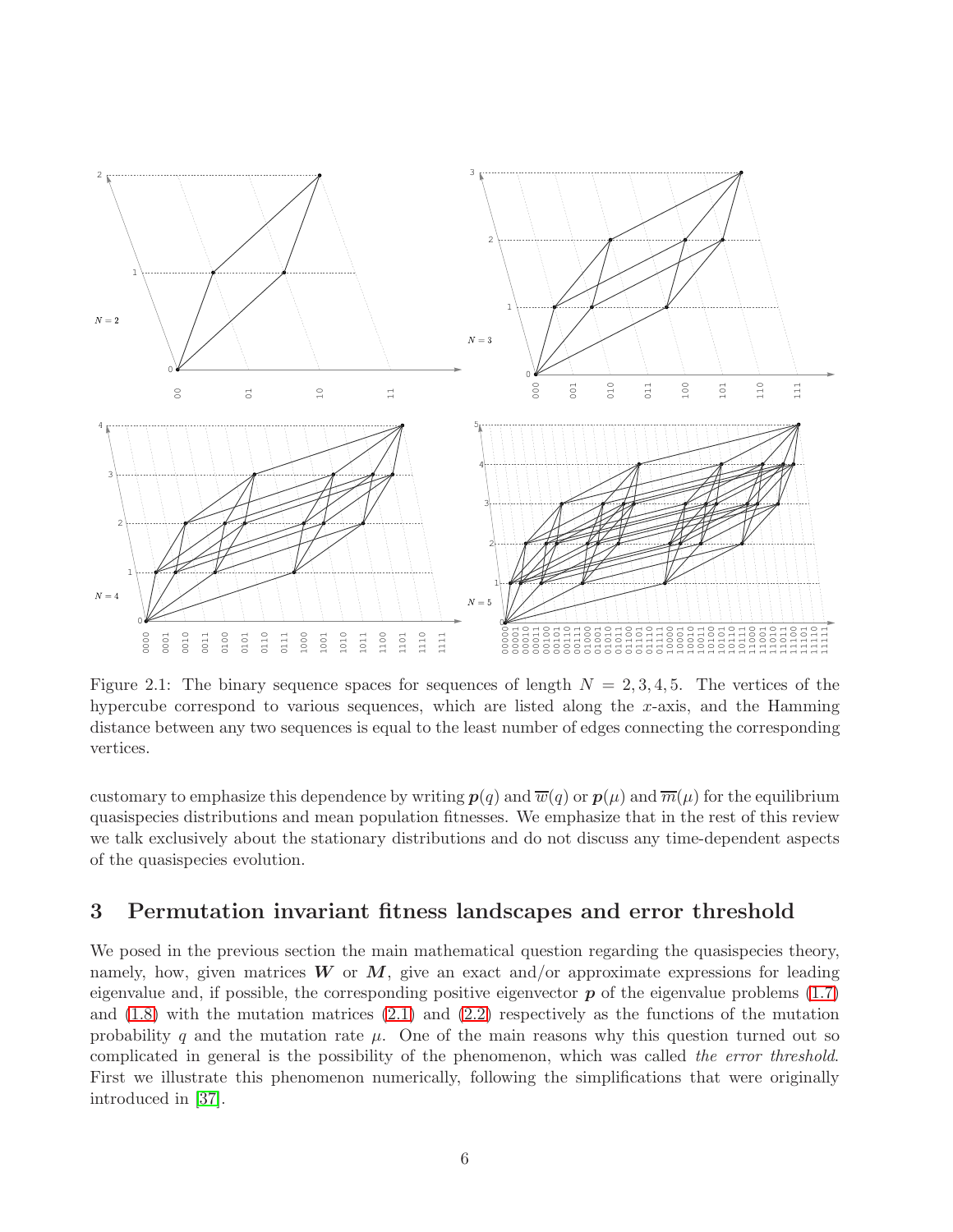Note that even if the alphabet we use to compose our sequences has only two letters, the total number of different types of sequences is  $2^N$ , which becomes unrealistically large for numerical computations even for modest values of  $N$ . Swetina and Schuster [\[37\]](#page-21-3), to overcome this difficulty, suggested to use the so-called single peak fitness landscape, in which one of the sequences, called the master sequence, is assigned the higher value of the fitness constant, and everyone else is "equally inferior," that is

$$
\mathbf{w}=(w+s,w,w,\ldots,w),\quad\text{or}\quad\mathbf{m}=(m+s,m,\ldots,m),
$$

where constant  $s > 0$  is the selective advantage of the master sequence. In both cases the master sequence was chosen to be composed of all zeros.

The single peak fitness landscape is an example of what we call *permutation invariant fitness* landscapes, for which the fitness of the given sequence is determined not by the sequence itself but by the total number of ones in this sequence (or, more mathematically rigorous, by the Hamming norm of the sequence, which is, by definition, is the distance from this sequence to the zero sequence,  $H_i := H_{0i}$ ). In this way the total population is divided now into *classes* of sequences, which are characterized by the Hamming distance from the zero sequence, such that j-th class contains exactly  $\binom{N}{j}$  types of sequences. Now, if we are able to modify our mutation matrix accordingly, then the dimension of the problem is reduced from  $2^N \times 2^N$  to  $(N+1) \times (N+1)$  since there are exactly  $N+1$ different classes of binary sequences of length N.

The easiest way to do it is for the continuous time model [\(1.8\)](#page-3-2), [\(2.2\)](#page-4-1). Indeed, let  $\nu_{ij}$  be the rate of mutations from class j to class i. Assuming again that  $\mu$  is the rate of mutations per one site per time unit, we have

$$
\nu_{ij} = \begin{cases}\n(N-j)\mu, & i = j+1, \\
j\mu, & i = j-1, \\
-N\mu, & i = j, \\
0, & \text{otherwise,} \n\end{cases}
$$

since only one elementary event is possible per small time interval, and mutation in any of the 0 sites yields a sequence in class  $j + 1$ , whereas mutation in any of the 1 sites yields a sequence in class  $j - 1$ .

Therefore, for the permutation invariant fitness landscapes and Crow–Kimura quasispecies model  $(1.4)$  the eigenvalue problem  $(1.8)$ ,  $(2.2)$  takes the form

<span id="page-6-0"></span>
$$
(M + \mathcal{N})p = \lambda p,\tag{3.1}
$$

where, as before,  $\mathbf{M} = \text{diag}(m_0, \ldots, m_N)$  (we abuse the notations here, by using the same letter to denote now the fitness of the j-th class, a more correct, and uglier, notation would be  $m_{H_j}$ ), and  $\mathcal{N} = [\nu_{ij}]_{(N+1)\times(N+1)}$ , which has an especially simple tri-diagonal form

<span id="page-6-1"></span>
$$
\mathcal{N} = \mu \mathcal{S} = \mu \begin{bmatrix} -N & 1 & 0 & 0 & \dots & \dots & 0 \\ N & -N & 2 & 0 & \dots & \dots & 0 \\ 0 & N-1 & -N & 3 & \dots & \dots & 0 \\ \dots & \dots & \dots & \dots & \dots & \dots & \dots \\ 0 & 0 & \dots & \dots & 2 & -N & N \\ 0 & 0 & \dots & \dots & 0 & 1 & -N \end{bmatrix} .
$$
 (3.2)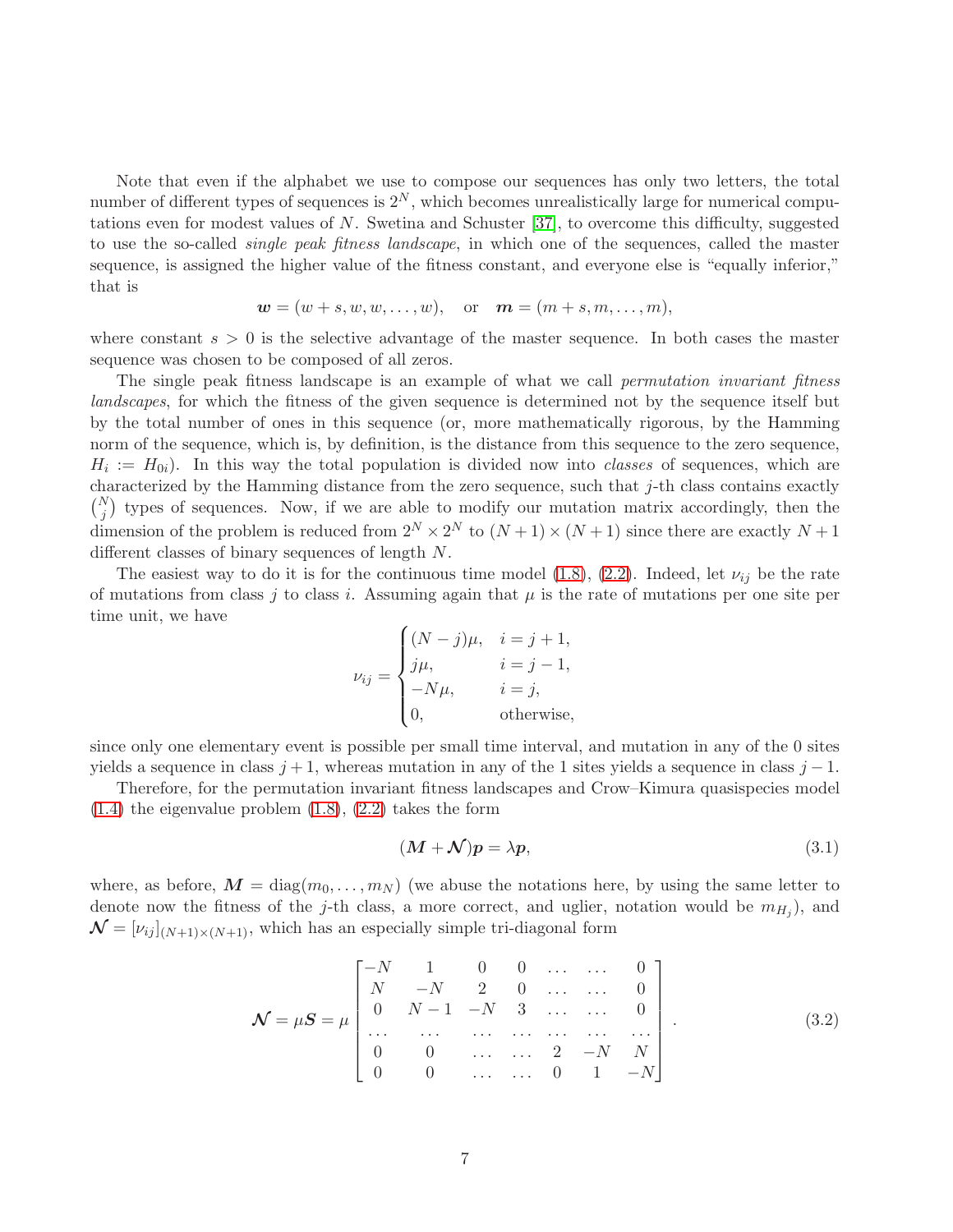For the eigenvalue model  $(1.7), (2.1)$  $(1.7), (2.1)$  the bookkeeping of the mutation probabilities is slightly more involved and leads [\[25\]](#page-20-6) to the eigenvalue problem

<span id="page-7-1"></span>
$$
WRp = \lambda p,\tag{3.3}
$$

with  $W = diag(w_0, \ldots, w_N)$ , the fitness landscape of sequence classes, and matrix  $\mathbf{R} = [r_{ij}]$ , were  $r_{ij}$ is the probability that a sequence from class  $j$  mutates into sequence of class  $i$ , explicitly [\[25\]](#page-20-6)

<span id="page-7-2"></span>
$$
r_{ij} = \sum_{a=j+i-N}^{\min\{i,j\}} \binom{j}{a} \binom{N-i}{j-a} q^N \left(\frac{1-q}{q}\right)^{i+j-2a}, \quad i, j = 0, \dots, N. \tag{3.4}
$$

Here is a numerical illustration how the equilibrium quasispecies distribution  $p(q)$  changes with respect to q for different sequence lengthes and the single peak fitness landscape  $W = \text{diag}(10, 1, \ldots, 1)$ , see Fig. [3.1.](#page-7-0) It is quite clear that if the sequence length increases there appears a threshold value of the mutation probability, after which the quasispecies distribution of sequence classes does not change and remains binomial, which means that the distribution of the sequence types is (almost) uniform



<span id="page-7-0"></span>Figure 3.1: The quasispecies vector of the eigenvalue problem  $(3.3)$ ,  $(3.4)$  depending on the mutation probability q per site for different sequence lengthes N. The fitness landscape is  $W =$  $diag(10, 1, \ldots, 1)$ . Note the different scales for different graphs.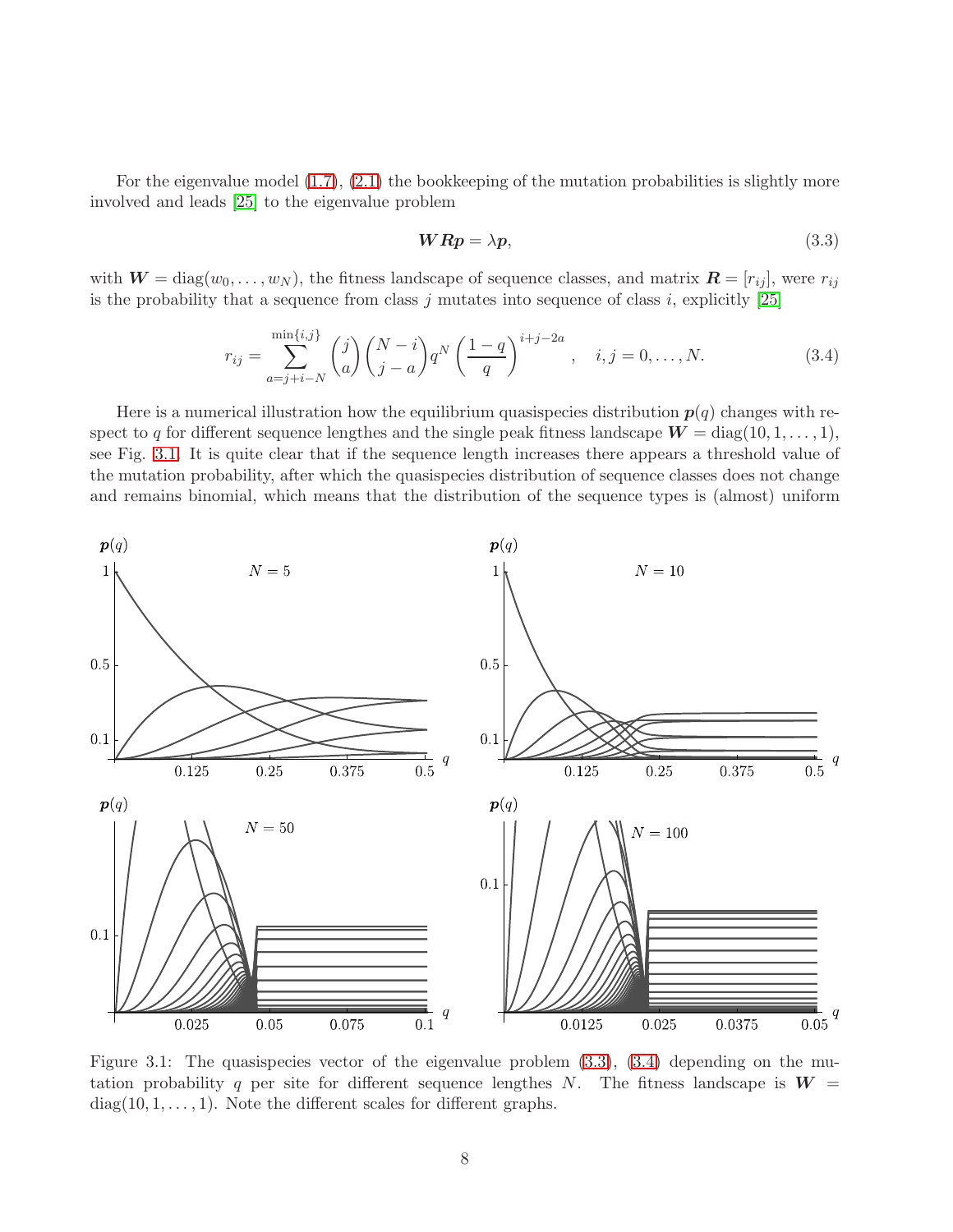after this critical mutation rate. This phenomenon is called the error threshold. Right at this point we note that this particular phenomenon is landscape dependent, and at least for some fitness landscapes does not manifest itself [\[38\]](#page-21-4).

There is a heuristic way to derive the value of the error threshold for the given  $w, s, N$ . Basically one assumes that no backward mutations to the fittest class are possible, and then the first differential equation for the master sequence takes the form

$$
\dot{p}_0(t) = ((w+s)r_{00} - \overline{w}(t))p_0(t), \quad \overline{w}(t) = w + sp_0(t).
$$

We have  $r_{00} = (1 - q)^N$ , and hence the condition

$$
(w+s)(1-q)^N = w
$$

implies "extinction" of the master sequence (we put the word "extinction" into the quotes since, strictly speaking, the quasispecies models are written for the frequencies and hence it makes no sense to discuss the phenomenon of extinction within the framework of these models). The last equality can be manipulated as

$$
q^* = 1 - \sqrt[N]{\frac{w}{w+s}},
$$

which for the example above for  $N = 100$  gives the threshold value

$$
q^*\approx 0.0227,
$$

which is very close to the sharp transition observed in Fig. [3.1.](#page-7-0) The same relation can be manipulated as follows

<span id="page-8-0"></span>
$$
N^* = \frac{\log \sigma}{q}, \quad \sigma = \frac{w+s}{w},\tag{3.5}
$$

which is often interpreted as the critical condition on the attainable length of a polynucleotide sequence given the mutation probability. Again, jumping ahead, we note that there exists a rigorous proof of the formula [\(3.5\)](#page-8-0). We note, however, that this formula applies only to the case of the single peak landscape, and therefore it is dangerous to make conclusions that sequence length is inversely proportional to the mutation probability. In  $[33]$  we conjectured that for the general quasispecies model  $(1.7)$ ,  $(2.1)$  the error threshold mutation rate  $q^*$ , if it exists, can be determined by the formula

$$
1 - q^* = \sqrt[N]{\frac{\overline{w}(0.5)}{\overline{w}(0)}} = \frac{1}{2} \sqrt[N]{\frac{\sum_{i=0}^{2^N - 1} w_i}{\max_j \{w_j\}}}.
$$

Among other things, this expression shows that the inverse relationship of the sequence length and critical mutation probability does not pertain to any possible fitness landscape, for more details see [\[33\]](#page-20-5).

Very similar picture is observed for the Crow–Kimura quasispecies model. In particular, the formula [\(3.5\)](#page-8-0) turns into

$$
N^*=\frac{s}{\mu}\,,
$$

for the single peak landscape  $\mathbf{M} = (m + s, m, \dots, m), s > 0$ . We reiterate that it is generally not applicable to other possible fitness landscapes.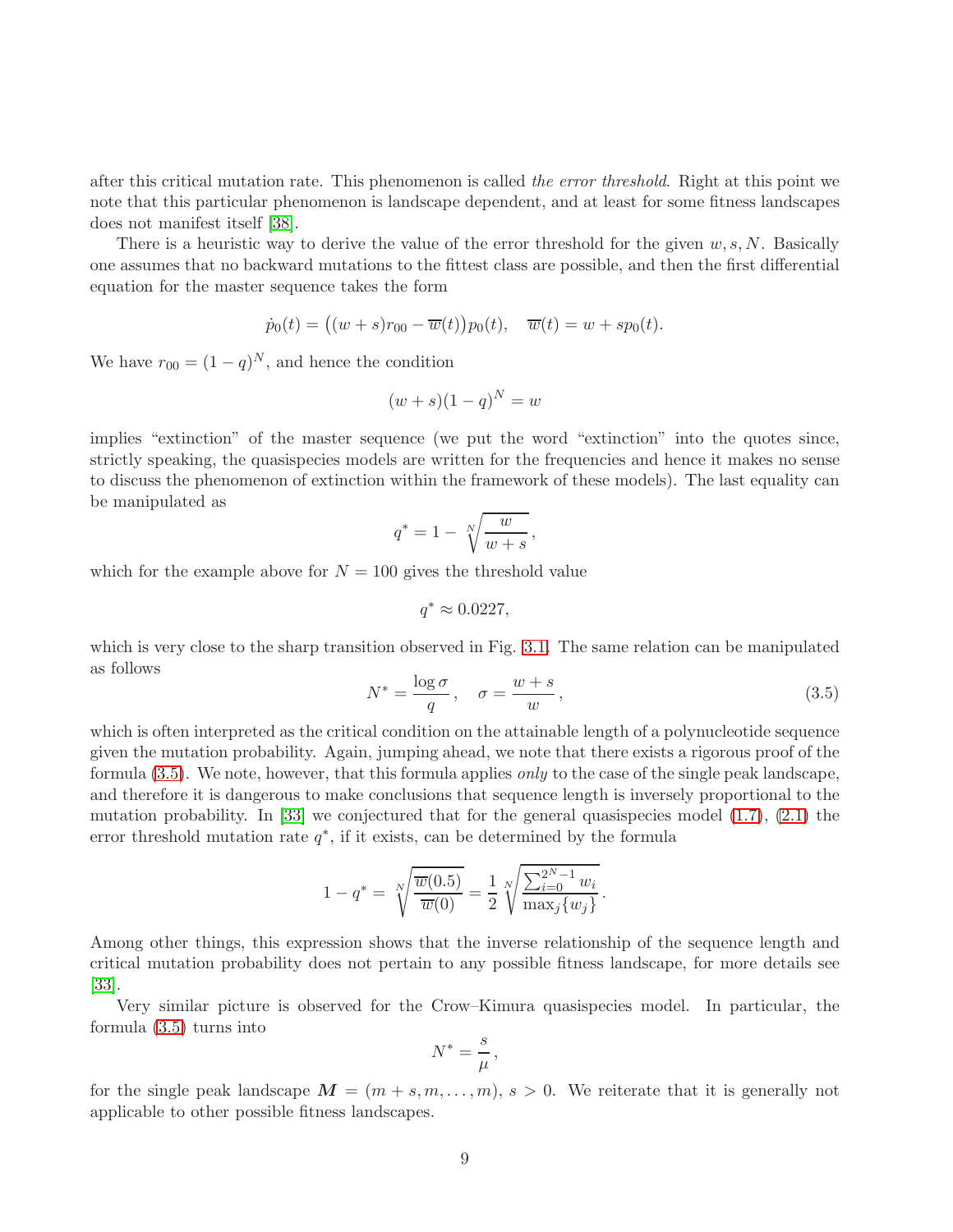#### 4 The only exact solution and isometry group of the hypercube

Here we return back to the general eigenvalue problems  $(1.7), (2.1)$  $(1.7), (2.1)$  and  $(1.8), (2.2),$  $(1.8), (2.2),$  $(1.8), (2.2),$  i.e., we do not assume here that the fitness landscape is permutation invariant. The discussed above phenomenon of the error threshold indirectly implies that it is quite naive to expect that even for such simple fitness landscapes, such as single peak landscape, we expect to find simple explicit formulas for the mean population fitness and quasispecies distribution. There is, however, one special case, for which exact solution can be written for a specific general fitness landscape. This observation is due to Rumschitzki [\[27\]](#page-20-7), who noticed that in general for the mutation matrix  $Q$  can be found simple decomposition

$$
Q_k = Q_1 \otimes Q_{k-1}, \quad k = 2, \ldots, N,
$$

where

$$
Q_1 = \begin{bmatrix} 1-q & q \\ q & 1-q \end{bmatrix},
$$

and  $\otimes$  is the Kronecker or tensor product of matrices (e.g., [\[22\]](#page-20-8)). This decomposition immediately implies that all the eigenvalues and eigenvector of matrix  $Q$  can be found in terms of easily analyzed matrix  $Q_1$ . To include also the fitness landscape, let us define the following matrices

$$
\boldsymbol{W}_k = \begin{bmatrix} 1 & 0 \\ 0 & s_k \end{bmatrix}, \quad k = 1, \dots, N.
$$

If we define recursive procedure

$$
(\boldsymbol{Q}\boldsymbol{W})_k = (\boldsymbol{Q}_1\boldsymbol{W}_k) \otimes (\boldsymbol{Q}\boldsymbol{W})_{k-1}, \quad k = 2, \ldots, N,
$$

where  $(QW)_1 = Q_1W_1$ , then at the N-th step we obtain that

$$
(\boldsymbol{Q}\boldsymbol{W})_N=\boldsymbol{Q}\boldsymbol{W},
$$

where  $Q$  is given by [\(2.1\)](#page-4-0) and matrix  $W$  is diagonal, with elements

$$
w_{ii} = \prod_{k \colon a_k = 1} s_k, \quad i = 1, \dots, 2^N - 1, \quad w_{00} = 0,
$$

assuming that index i has the binary representation

$$
i = [a_1, a_2, \dots, a_N], \quad a_k \in \{0, 1\}.
$$

Since the matrix  $QW$  is given again as N-fold Kronecker product then all the eigenvalues and eigenvectors can be calculated using the eigenvalues and eigenvectors of  $2 \times 2$  matrices  $Q_1W_k$ .

Biologically this exactly solvable case corresponds to the multiplicative fitness landscape, when the fitness of a given sequence is represented by the multiplicative (independent) contribution of all the sites with 1's. It is customary in this case to speak of no epistasis fitness landscape, that is, the cumulative effect of all the sites is given by independent contributions of each site.

Similar formulas can be written for the Crow–Kimura model [\(1.8\)](#page-3-2) with [\(2.2\)](#page-4-1), in this case the fitness landscape becomes additive, that is, again, fitness of a given sequence is given by independent contributions of each site. All these formulas can be directly generalized to more then two letters in the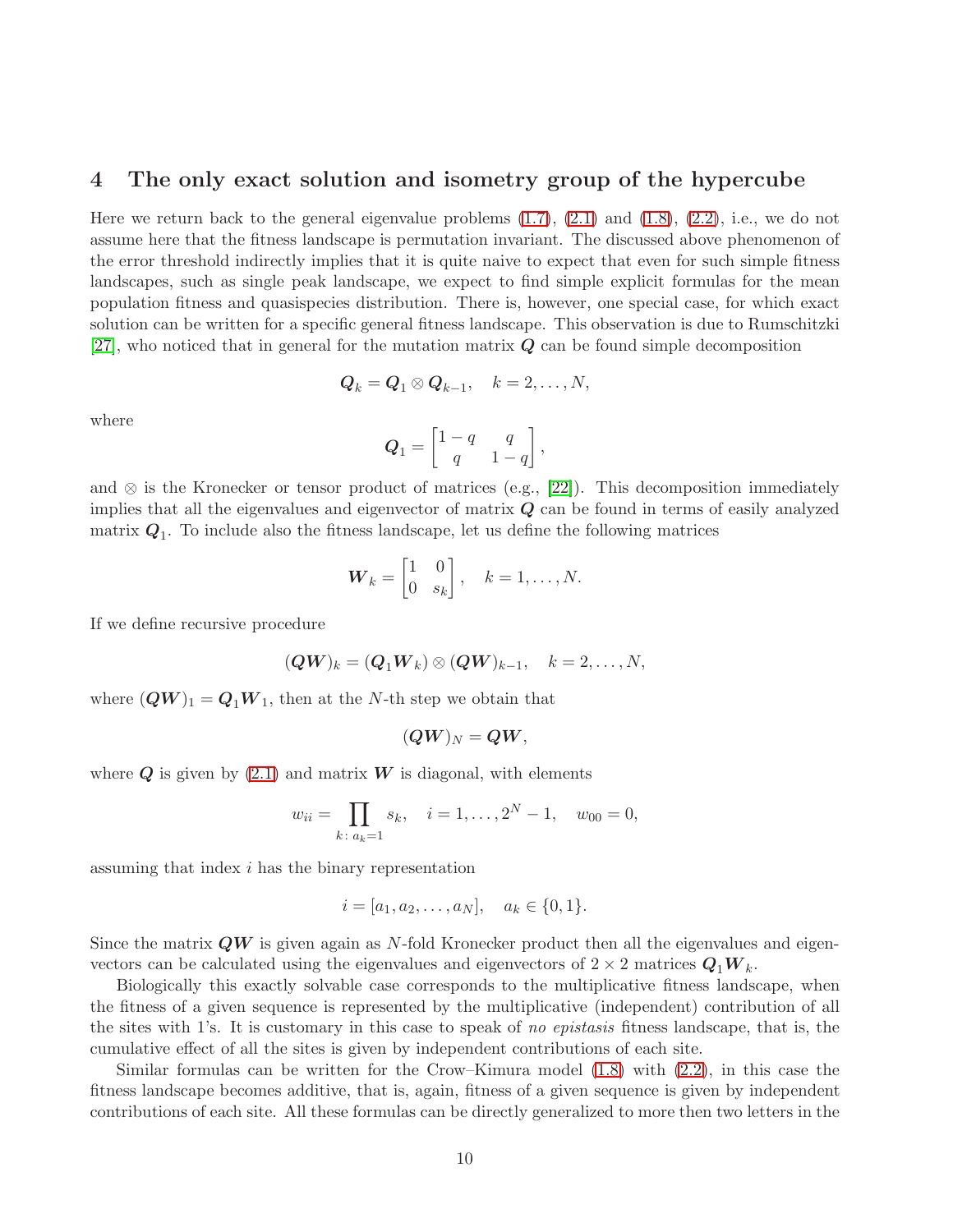sequence alphabet and to non-uniform mutation probabilities (rates) along the sequences, providing a false sense of generality. What is more important however, and what was clearly observed in [\[14\]](#page-19-8), the potential solvability of the quasispecies model is directly related to the isometry group of the underlying finite metric space, which can be identified with N-dimensional hypercube, presented in Fig. [2.1.](#page-5-0) It is interesting to note that the connections of the Eigen eigenvalue problem and the isometry group of the hypercube were not explored further until very recently.

## 5 The Ising model, the maximum principle, and the Hamilton– Jacobi equation approach

In the same year when the paper by Rumischitzki [\[27\]](#page-20-7) was submitted for publication, it was noted in  $[23]$  that the eigenvalue problem  $(1.7)$ ,  $(2.1)$  was already studies for one specific fitness landscape in the disguise of the transfer matrix of two-dimensional Ising model of statistical physics [\[26\]](#page-20-10). On one hand this observation emphasized the nontriviality and complexity of analytical analysis of the quasispecies model, on the other hand it opened the gaits for a stream of papers that used statistical physics methods to analyze different reincarnations of the quasispecies model (see, e.g., [\[2,](#page-19-9) [17,](#page-19-10) [24\]](#page-20-11), and especially [\[5\]](#page-19-11) and references therein). The methods borrowed from statistical physics usually imply some infinite sequence limit under an appropriate scaling of the model parameters, and hence the results are mostly asymptotical, contrary to the exact results can be obtained with the formulas from the previous section. In line with the tradition from statistical physics these asymptotical results are very often called "exact" in the literature, which should be kept in mind while studying such approaches. The methods of statistical physics indeed allowed significant progress in the analysis of the quasispecies model, as it is discussed at length in a very detailed and accessible paper [\[5\]](#page-19-11). Most importantly, they caused a number of researches to formulate and prove, by rigorous mathematical methods, what is now called the maximum principle [\[1,](#page-19-12) [4,](#page-19-13) [18\]](#page-20-12).

The maximum principle applies to the models  $(3.1)$ ,  $(3.2)$  and  $(3.3)$ ,  $(3.4)$ , that is, to the permutation invariant fitness landscapes, and allows to obtain, under some technical conditions, an approximation for the mean population fitness. For model  $(3.1)$ ,  $(3.2)$  it takes the following form (we note that we do not try to formulate the most general form of the maximum principle): Assume that the permutation invariant fitness landscape can be represented as

$$
m_i = Nf(x_i), \quad x_i = \frac{i}{N} \in [0, 1],
$$

and define function  $g(x) = \mu - 2\mu \sqrt{x(1-x)}$ . Then it can be proved that the mean population fitness  $\overline{m}(\mu)$  satisfies

<span id="page-10-0"></span>
$$
\overline{m}(\mu) \approx N \sup_{x \in [0,1]} (f(x) - g(x)). \tag{5.1}
$$

For example, assume that we deal with single peak landscape of the form

$$
M = \text{diag}(N, 0, 0, \dots, 0),
$$

hence  $f(x) = 1$  if  $x = 0$  and  $f(x) = 0$  if  $x > 0$ . Simple calculations imply that in this case

$$
\overline{m}(\mu) = \begin{cases} N(1-\mu), & \mu < 1, \\ 0, & \mu \ge 1, \end{cases}
$$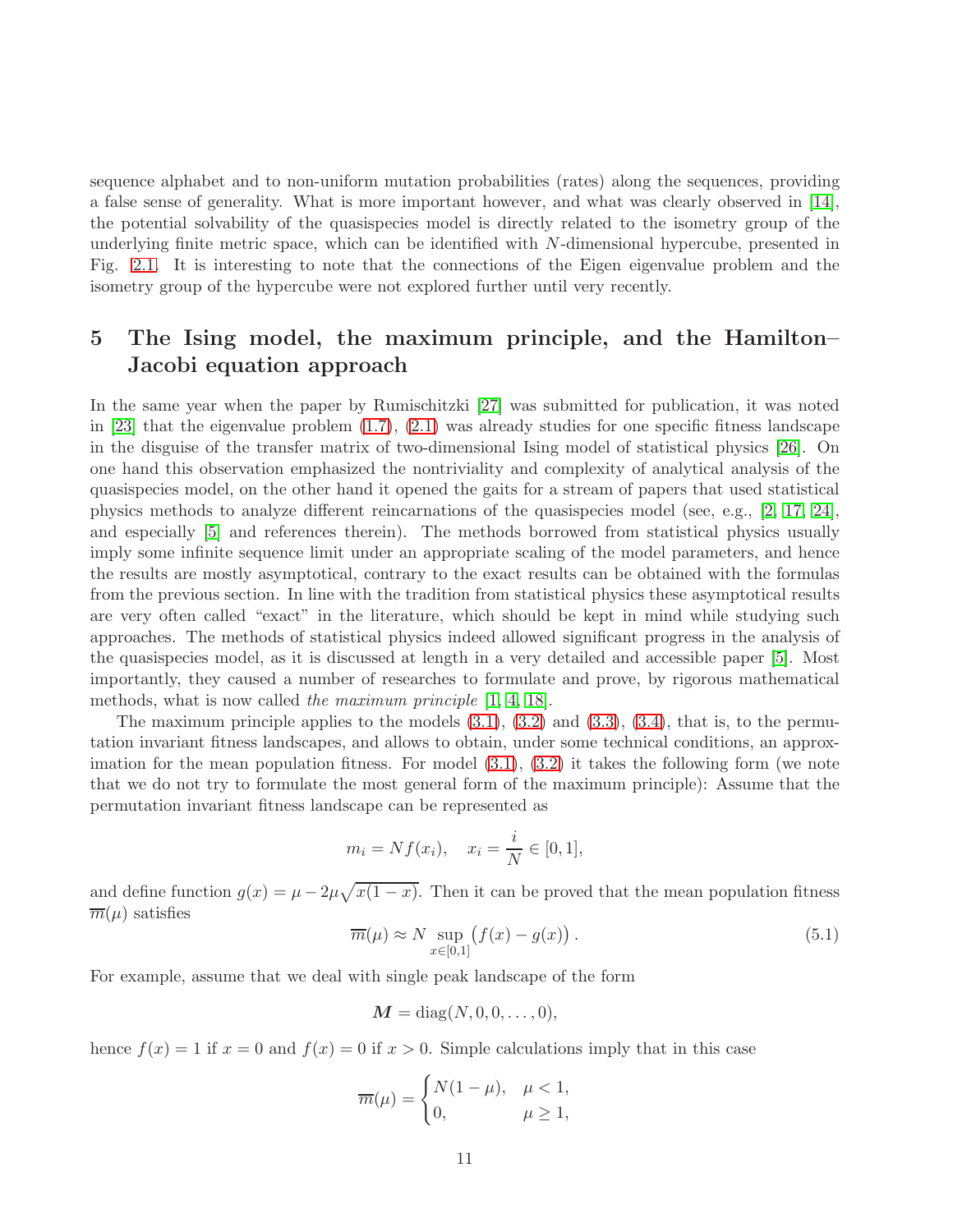which also provides a proof of the threshold mutation rate for the single peak landscape discussed earlier. This approximation provides a remarkable agreement with numerical computations (see, e.g., [\[6\]](#page-19-7)). An analogous result holds for the classical model [\(3.3\)](#page-7-1), [\(3.4\)](#page-7-2). It was obtained initially in [\[29\]](#page-20-13), and rigorous proof can be found in [\[4\]](#page-19-13).

It is important to emphasize at this point that although the maximum principle is an extremely powerful device to analyze various fitness landscapes, it only applies to permutation invariant landscapes, and also relies on several technical conditions, the most important of which is the continuity of function f: more precisely, in [\[18\]](#page-20-12) it was assumed that f must have only finite number of discon-tinuities and be either left or right continuous at every point; in [\[4\]](#page-19-13) the continuity of f was required. We are still far from understanding the realistic general fitness landscapes, but it is almost universally accepted that in many cases the evolution proceeds with huge leaps, and at least some fitness landscapes are essentially discontinuous. There are simple examples (see below) that show that a formal application of the maximum principle in the case of discontinuous fitness landscapes can lead to erroneous conclusions([\[6,](#page-19-7) [39\]](#page-21-5)).

Another mathematical approach to the quasispecies models with permutation invariant fitness landscapes is based on the limiting procedure that transform the original system of ordinary differential equations into one first order partial differential equation of Hamilton–Jacobi type. There is a recent review of results obtained with this approach [\[28\]](#page-20-14), therefore here we just mention the main idea. Again, for simplicity, we only present the results for model [\(3.1\)](#page-6-0), [\(3.2\)](#page-6-1).

In terms of total population numbers the Crow–Kimura model with tri-diagonal mutation matrix can be written as

$$
\dot{n}_i(t) = m_i n_i(t) - N \mu n_i(t) + (N - i + 1)\mu n_{i+1}(t) + (i + 1)\mu n_{i-1}(t), \quad i = 0, \dots, N.
$$

Now we introduce the ansatz

$$
n_i(t) = e^{Nu(t,x)}, \quad x = 1 - \frac{2i}{N}, \quad m_i = Nf(x),
$$

and use formal Taylor series. After dropping the terms of higher order with respect to  $1/N$  we obtain the equation

$$
\frac{\partial u}{\partial t} = f(x) - \mu + \mu \frac{1 - x}{2} e^{2\frac{\partial u}{\partial x}} + \mu \frac{1 + x}{2} e^{-2\frac{\partial u}{\partial x}}, \quad -1 \le x \le 1,
$$

for some given initial condition  $u(0, x)$ .

We are not aware of any rigorous proof that would justify the discussed above limit; we note however that assuming that this equation indeed holds in the limit of infinite sequence length it is quite straightforward to obtain the maximum principle [\(5.1\)](#page-10-0) [\[39\]](#page-21-5), which implies that at least some continuity conditions of f should be required.

#### 6 Linear algebra of the quasispecies model

Having discussed the maximum principle and the Hamilton–Jacobi equation, we remark that in both approaches first some infinite sequence limit is taken and after it the problem at hands is analyzed. In the papers [\[6,](#page-19-7) [33\]](#page-20-5) we undertook a somewhat different approach, in which we first rigourously manipulate the corresponding eigenvalue problems and only after we take the limit  $N \to \infty$ . It turns out that in this way it is possible to obtain new results, which cannot be derived by the maximum principle or the Hamilton–Jacobi equation.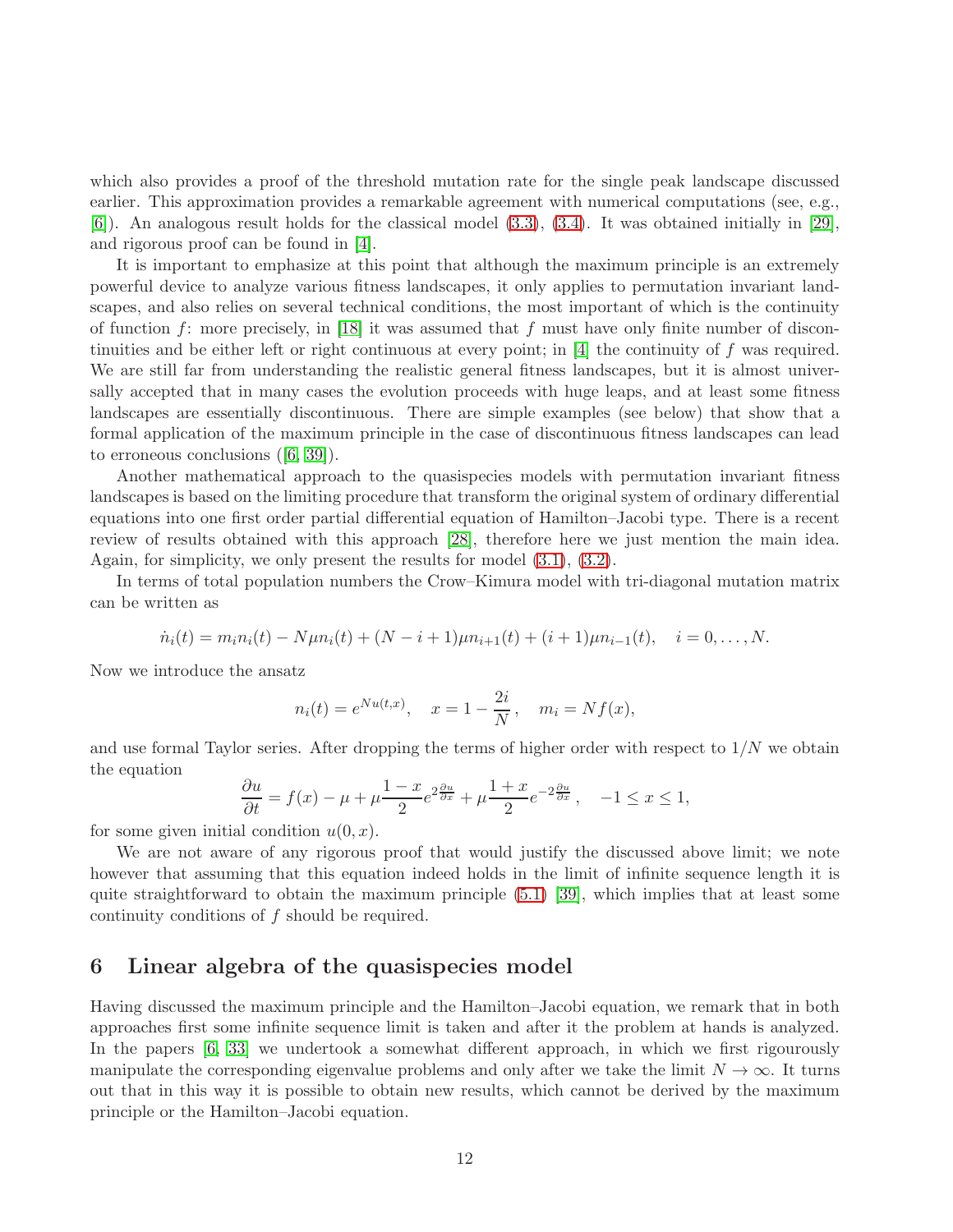As we discussed above it is quite straightforward to calculate the eigenvalues and eigenvectors of mutation matrices  $(2.1), (2.2), (3.2),$  $(2.1), (2.2), (3.2),$  $(2.1), (2.2), (3.2),$  $(2.1), (2.2), (3.2),$  $(2.1), (2.2), (3.2),$  and  $(3.4).$  Moreover, as these calculations show, the corresponding eigenvectors always form a basis for  $\mathbf{R}^l$  or  $\mathbf{R}^{N+1}$ . Therefore, the basic idea that we used, was to rewrite the full eigenvalue problem in the basis of the eigenvectors of the mutation matrices.

In particular, in [\[6\]](#page-19-7) we analyzed the problem [\(3.1\)](#page-6-0) and found that it is possible to derive a parametric solution to this problem in the form

<span id="page-12-2"></span>
$$
p_i(s) = F_{ij}(s)
$$
,  $F(s) = m_j F_{jj}(s)$ ,  $\mu = \frac{s}{2} F(s)$ ,  $\overline{m}(s) = F(s)$ , (6.1)

where s is some parameter,

$$
F_{ij}(s) = 2^{-N} \sum_{k=0}^{N} \frac{c_{ik}c_{kj}}{1+ks},
$$

and matrix  $\mathbf{C} = [c_{ij}]$  is composed of the eigenvectors of matrix  $\mathbf{S}$  defined in [\(3.2\)](#page-6-1). It may look that this specific parametric form of the solution to the eigenvalue problem [\(3.1\)](#page-6-0) does not simplify the situation. It turns out, however, that, given an explicit form of the fitness landscape  $M$ , these formulas allow us to make further analysis, and in particular, consider, under an appropriate scaling, the limiting procedure  $N \to \infty$ . Here are two examples, the proofs can be found in [\[6\]](#page-19-7).

Proposition 6.1. Consider the eigenvalue problem  $(3.1)$ ,  $(3.2)$ .

If the fitness landscapes is the single peak landscape  $M = \text{diag}(N, 0, \ldots, 0)$  then, for  $\mu < 1$ ,

<span id="page-12-0"></span>
$$
\lim_{N \to \infty} \frac{\overline{m}(\mu)}{N} = 1 - \mu, \quad \lim_{N \to \infty} p_i(\mu) = (1 - \mu)\mu^i, \quad i = 0, \dots, N. \tag{6.2}
$$

If the fitness landscape is  $M = \text{diag}(0, \ldots, 0, N, 0, \ldots, 0)$ , where  $N = 2A$  and the only non-zero rate exactly at the position A, then

<span id="page-12-1"></span>
$$
\lim_{N \to \infty} \frac{\overline{m}(\mu)}{N} = \overline{r}_{\infty} = \sqrt{\mu^2 + 1} - \mu, \quad p_{A \pm k} \approx \left(\frac{1 - \overline{r}_{\infty}}{1 + \overline{r}_{\infty}}\right)^k.
$$
\n(6.3)

Several remarks are in order. First, we do not claim that the result in [\(6.2\)](#page-12-0) is new. To the best of our knowledge, the expression for  $\overline{m}/N$  was derived originally in [\[17\]](#page-19-10) and, as we showed above, elementary follows from the maximum principle. In [\[30\]](#page-20-15) the geometric distribution of the quasispecies vector was derived using some heuristic methods. We provided a rigorous proof illustrating our parametric solution, and also gave an estimate of speed of convergence to this distribution.

Second, the example  $(6.3)$  is not a single peak landscape because here the whole class of sequences has the same fitness N, recall that we consider the case of permutation invariant fitness landscape. In Fig. [6.1](#page-13-0) it can be seen that approximation is quite good even for moderate values of  $N$ . Also, as our analysis predicted, in this case there is no error threshold. Finally, this example cannot be analyzed by both the maximum principle and Hamilton–Jacobi approach, because the limit fitness function is essentially discontinuous at  $x = 1/2$  (neither left or right continuous), which shows that the approach first manipulate the eigenvalue problem and only after it take the limit  $N \to \infty$  is in some sense more general.

We obtained some other interesting results based on parametric solution [\(6.1\)](#page-12-2), but probably the most important consequence of its analysis was a heuristic approach that allowed actually compute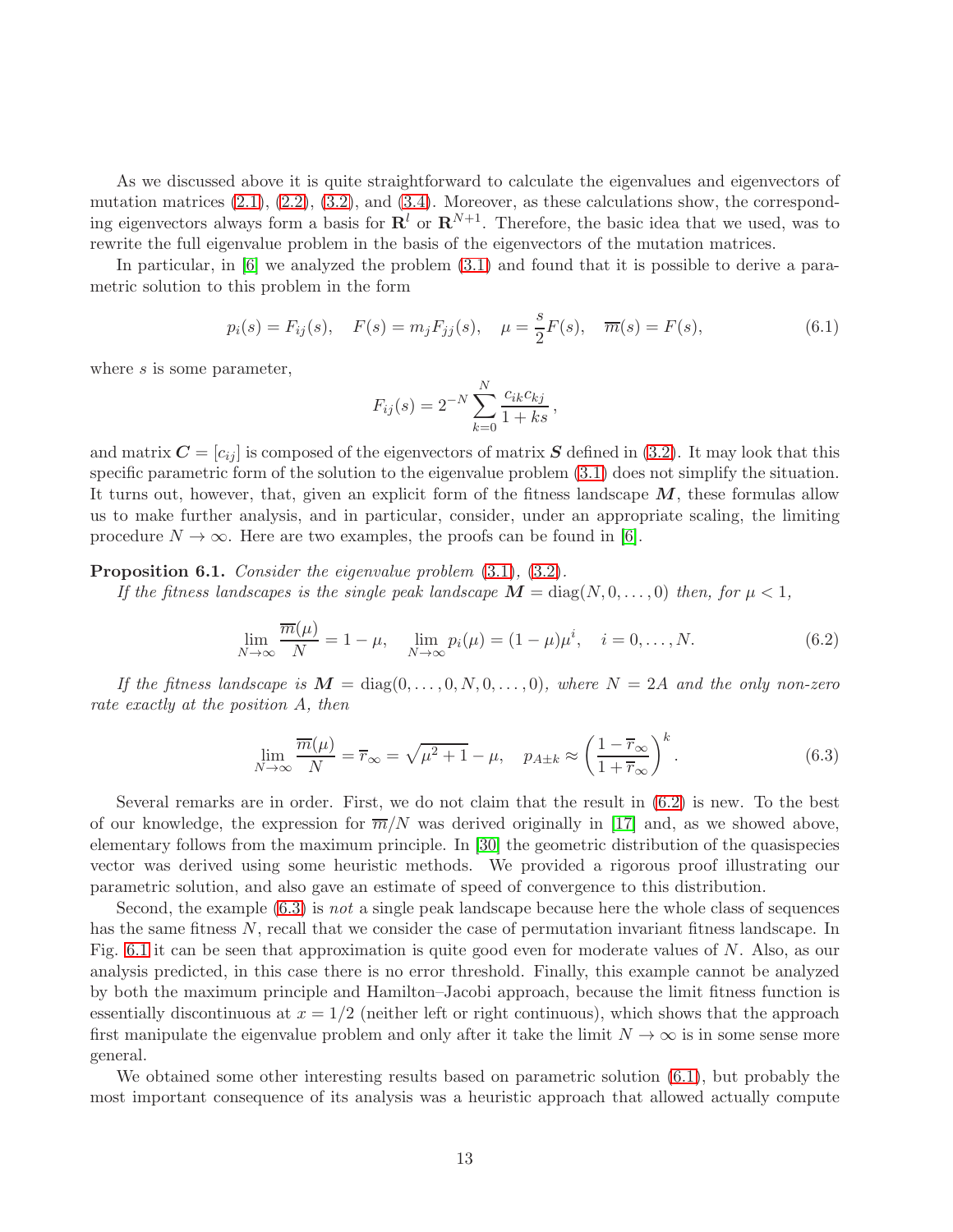

<span id="page-13-0"></span>Figure 6.1: Comparison of the numerical solutions (grey, dashed) of the eigenvalue problem [\(3.1\)](#page-6-0) and approximations in [\(6.3\)](#page-12-1) (black) for  $N = 100$ . (a) Mean population fitness, (b) the quasispecies vector of frequencies of sequence classes.

the quasispecies distribution for a wide variety of fitness landscapes. We discuss this approach in the next section.

We undertook a similar approach in [\[33\]](#page-20-5) to analyze model [\(1.7\)](#page-3-1), [\(2.1\)](#page-4-0). As a result we obtained a number of proofs for the results whose validity was generally acknowledged, however, this acknowledgement was based mostly on numerical computations. We note that  $q$  as defined in [\[33\]](#page-20-5) is equal to  $1 - q$  as defined in Section 2. In particular we prove [\[33\]](#page-20-5)

<span id="page-13-1"></span>**Theorem 6.2.** Consider the eigenvalue problem  $(1.7)$ ,  $(2.1)$ . If the fitness landscape W is such that the leading eigenvalues  $\overline{w}(0), \overline{w}(1)$  as functions of the mutation probability q have multiplicities 1, then there exist an absolute minimum  $\hat{w}$  of function  $\overline{w}(q)$  for  $0.5 \leq q < 1$ . The point of this minimum is determined by the condition  $\overline{w}'(q) = 0$ . For  $q \leq 0.5$  function  $\overline{w}(\hat{q})$  is nondecreasing and convex.

There are a number of other exact results in [\[33\]](#page-20-5), but, similar to the previously discussed work, probably the most important result of this work was the general idea how to advance an analysis of non permutation invariant fitness landscapes. We discuss these ideas in Sections [8](#page-15-0) and [9.](#page-16-0)



Figure 6.2: A numerical illustration of Theorem [6.2:](#page-13-1) A typical picture of the qualitative behavior of  $\overline{w}(q)$ . Here  $N = 3$ , the fitness landscape is  $W = \text{diag}(10, 3, 3, 2, 3, 2, 2, 1)$ ,  $\overline{w}(0) = 10, \overline{w}(1) = \sqrt{10}$ .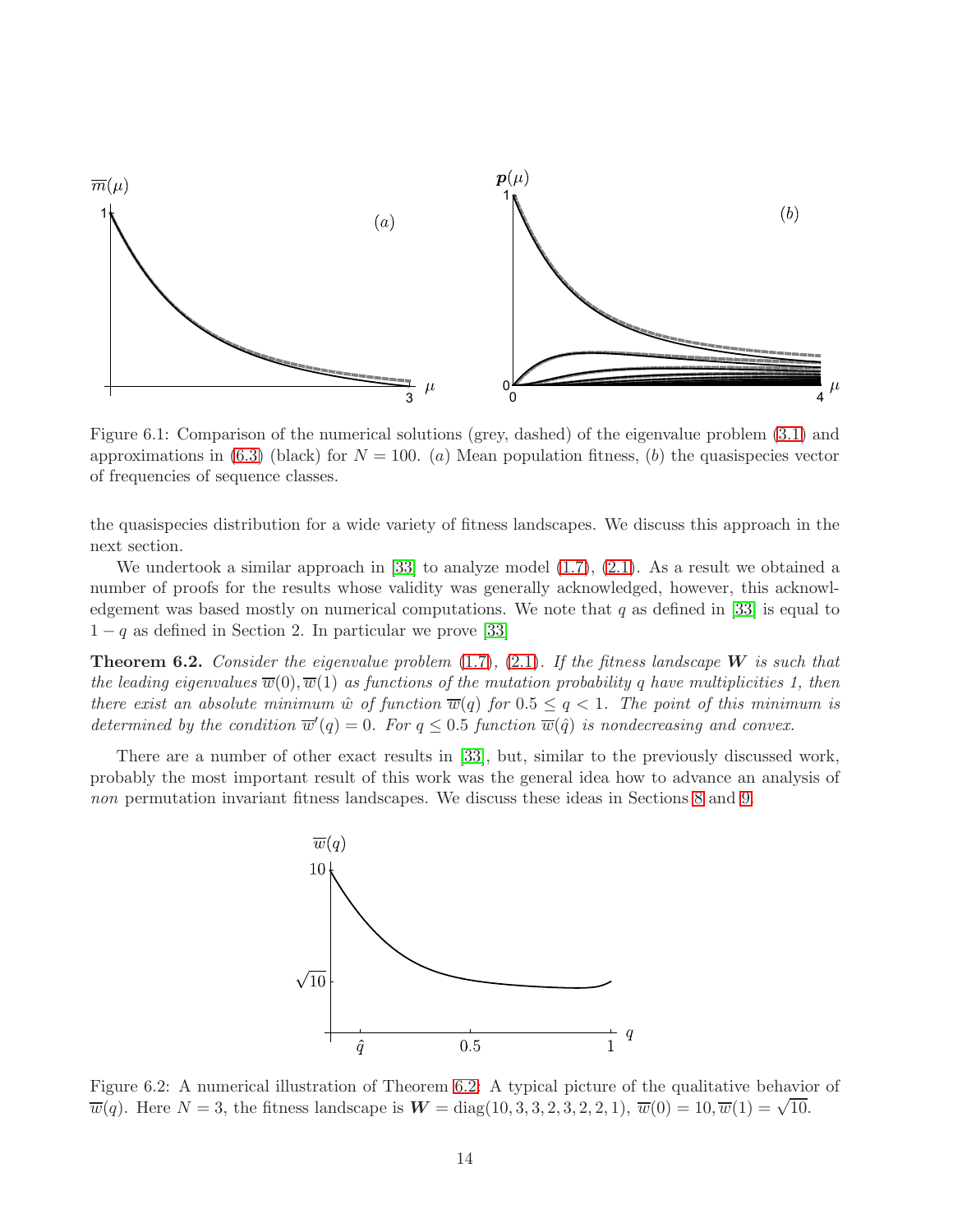#### <span id="page-14-2"></span>7 Formulas for the quasispecies distribution

While the maximum principle provides a powerful tool to analyze the behavior of the mean population fitness, there are very few results of explicit computations of the quasispecies distribution, an example [\(6.2\)](#page-12-0) notwithstanding. In [\[34\]](#page-21-1) two of us suggested a general heuristic procedure how to derive a limiting quasispecies distribution for the model [\(3.1\)](#page-6-0).

In [\[34\]](#page-21-1) we noticed that the matrix  $S$  in [\(3.2\)](#page-6-1) is exactly the matrix in the standard polynomial basis of the linear differential operator

$$
S: P(s) \mapsto (1 - s^2)P'(s) - N(1 - s)P(s),
$$

and hence the eigenvalue problem [\(3.2\)](#page-6-1) can be written in the form

$$
\mathbf{m} \circ P(s) + \mu(1 - s^2)P'(s) - \mu N(1 - s)P(s) = \overline{m}P(s),
$$

where  $\mathbf{m} \circ P(s) = \sum_{i=0}^{N} m_i p_i s^i$ . By dividing by N and taking the formal limit  $N \to \infty$  we end up with

<span id="page-14-0"></span>
$$
\boldsymbol{r} \circ P(s) - \mu(1-s)P(s) = \overline{r}P(s), \quad \boldsymbol{r} = \frac{m}{N}, \quad \overline{r} = \frac{\overline{m}}{N}.
$$
 (7.1)

Now we conjecture (but did not prove rigorously) that if for some given  $r$  one can solve equation [\(7.1\)](#page-14-0) with the conditions  $r \circ P(1) = \overline{r}, P(1) = 1$  then  $P(s)$  is the probability generating function of the equilibrium quasispecies vector.

For example, if we take  $r = (1, 0, \ldots, 0)$ , that is, the single peak landscape, then  $r \circ P(s) = P(0)$ and hence [\(7.1\)](#page-14-0) takes the form

$$
-\mu(1 - s)P(s) + P(0) = \overline{r}P(s).
$$

Plugging  $s = 0$  into the last expression and assuming  $P(0) \neq 0$  we find immediately

$$
\overline{r}=1-\mu,
$$

that is the same expression as in [\(6.2\)](#page-12-0). Using the condition  $P(1) = 1$  yields immediately

$$
P(s) = \frac{1 - \mu}{1 - \mu s},
$$

which is the probability generating function of the geometric distribution with the parameter  $\mu$  (see again [\(6.2\)](#page-12-0)).

Assuming that our approach valid we can prove the following general fact:

<span id="page-14-1"></span>**Lemma 7.1.** Assume that  $r = (r_0, r_1, ...)$  such that  $r_0 > r_i$ ,  $i = 1, 2, ....$  Then

$$
\overline{r} = r_0 - \mu, \quad p_i = \frac{\mu^i p_0}{\prod_{j=1}^i (r_0 - r_j)}, \quad i > 0, \quad p_0 = \frac{1}{1 + \sum_{k=1}^\infty \frac{\mu^k}{\prod_{j=1}^k (r_0 - r_j)}}.
$$

These formulas provide a solution for the quasispecies distribution in the limit case  $N \to \infty$  if and only if

$$
\mu < \mu^* = \liminf \sqrt[n]{\prod_{j=1}^n (r_0 - r_j)}.
$$

The critical value  $\mu^*$  gives the error threshold of the mutation rate of the permutation invariant Crow– Kimura model.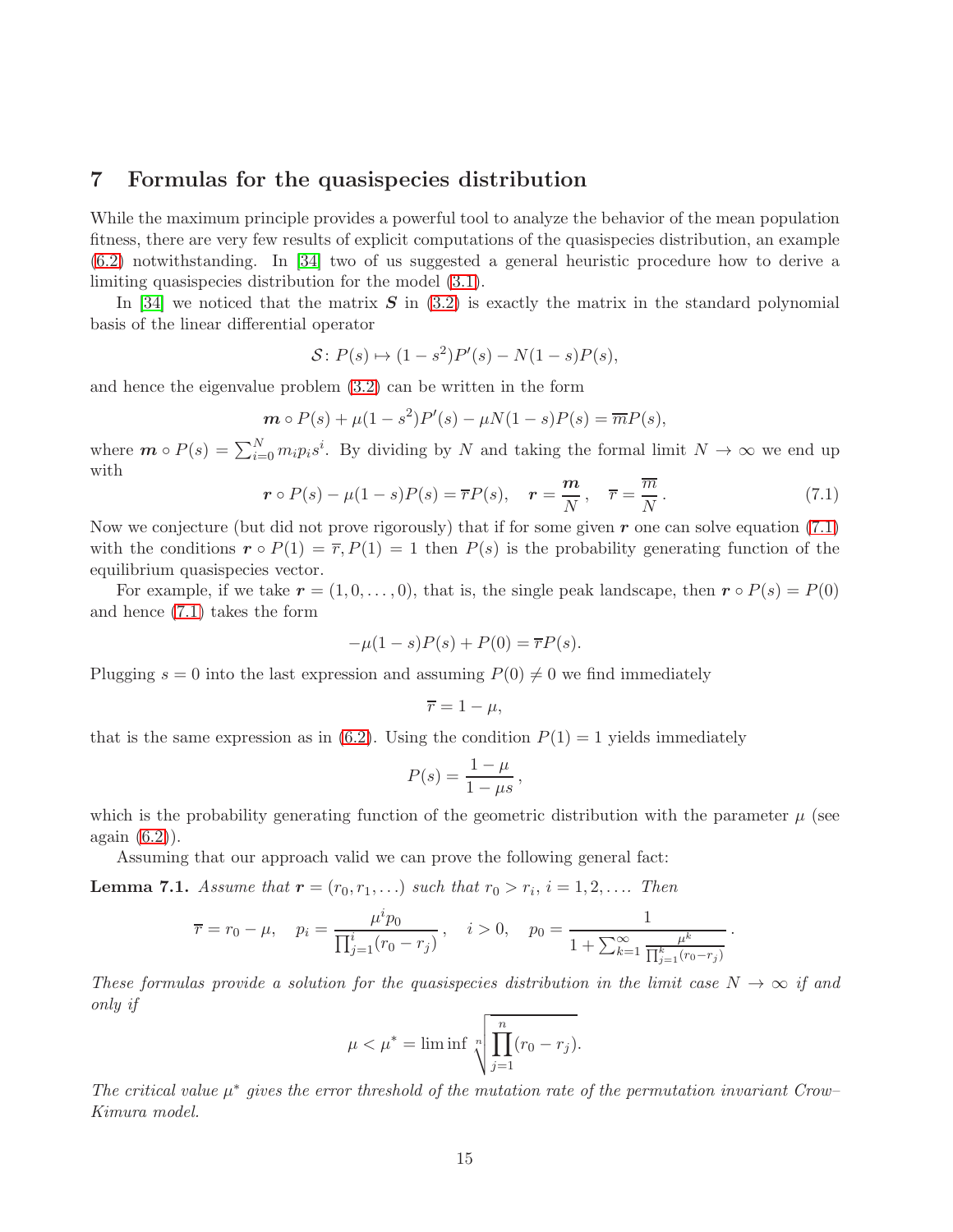

<span id="page-15-1"></span>Figure [7.1:](#page-14-1) A numerical illustration of Lemma 7.1: Numerical solution (grey) with  $N = 200$  is compared with the analytical predictions for the fitness landscape  $m = N(2, 0, 1, 0, 1, \ldots)$ . Note the error threshold and its theoretical prediction  $\sqrt{2}$ .

For example for the fitness landscape  $r = (2, 0, 1, 0, 1, 0, ...)$  we immediately conclude that the error threshold we have

$$
\mu^* = \sqrt{2},
$$

and

$$
p_0 = \frac{2 - \mu^2}{2 + \mu}
$$
,  $p_1 = p_0 \frac{\mu}{2}$ , ...,

see the numerical illustration in Fig. [7.1.](#page-15-1)

We finish this section noting that in a series of recent papers [\[10,](#page-19-14) [9,](#page-19-15) [12\]](#page-19-16) Cerf and Dalmau analyzed a more complicated case of model [\(3.3\)](#page-7-1) and [\(3.4\)](#page-7-2). As a result they obtained, in the form of infinite series, explicit solution for the quasispecies distribution for the permutation invariant Eigen quasispecies model [\(3.3\)](#page-7-1) and [\(3.4\)](#page-7-2).

## <span id="page-15-0"></span>8 Two-valued fitness landscapes and isometry group of the hypercube

Let us reiterate that now we have very powerful tools to analyze permutation invariant fitness landscapes with the help of, e.g., the maximum principle or the explicit formulas discussed in the previous section. Much less is available to tackle non permutation invariant fitness landscapes, which are, of course, much more biologically realistic. In [\[35\]](#page-21-0) two of us considered a special case of the full eigenvalue problem [\(1.7\)](#page-3-1), [\(2.1\)](#page-4-0) with the fitness landscape that we dubbed two-valued fitness landscape.

Let A be a non-empty subset of indices  $A \subseteq \{0, 1, \ldots, l-1\}$ . We fix two constants  $w \geq 0$  and  $s>0$  and consider the fitness landscape of the form

$$
w_k = \begin{cases} w+s, & k \in A, \\ w, & k \notin A. \end{cases}
$$

One of the main theoretical results can be then formulated as follows (for a proof, which is based on the analysis in [\[33\]](#page-20-5), see [\[35\]](#page-21-0)).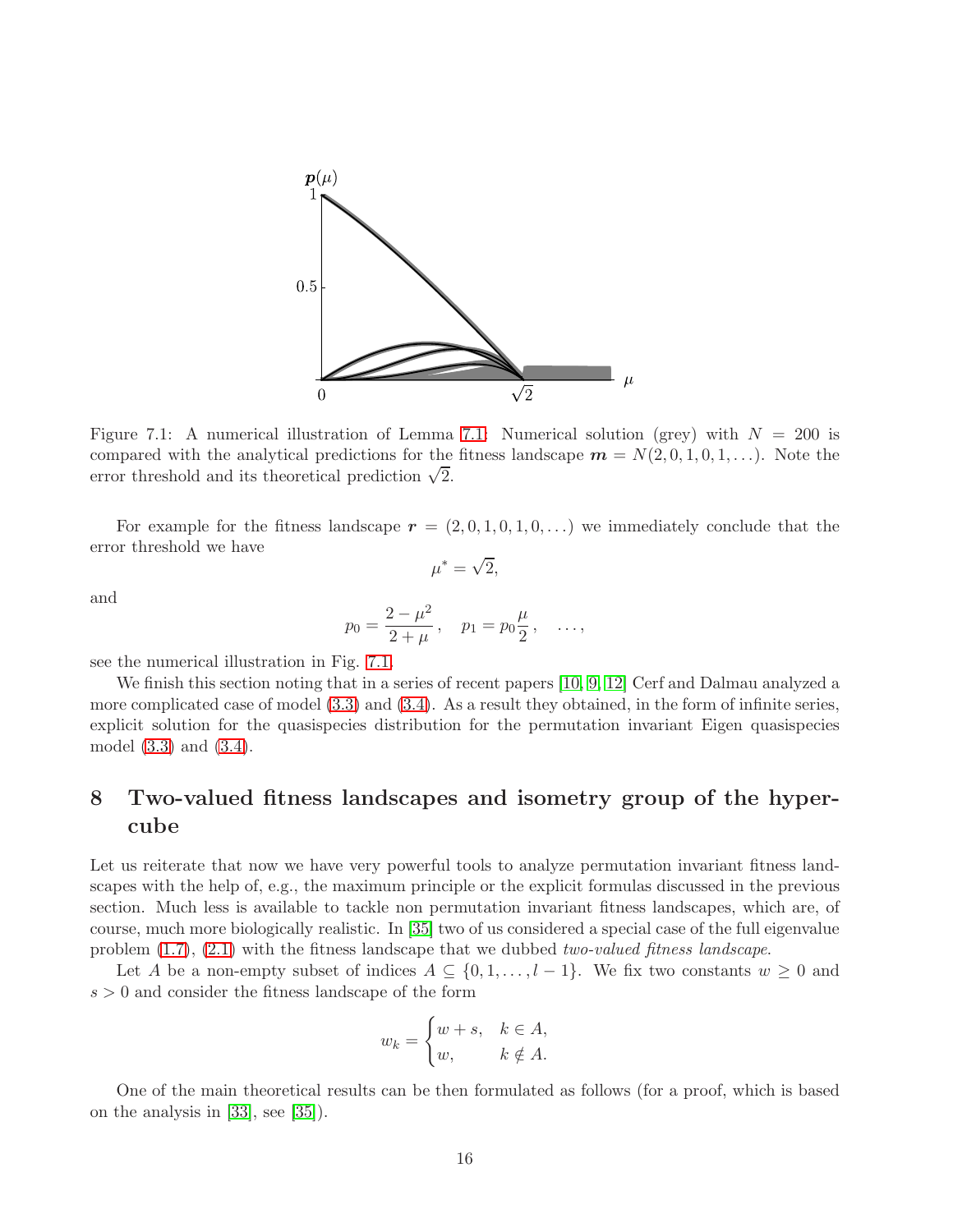**Lemma 8.1.** Let X be the finite metric space on indices  $\{0, 1, \ldots, 2^N-1\}$  with the Hamming distance between the binary representations of indices (i.e., geometrically the N dimensional hypercube, see Fig. [2.1\)](#page-5-0), let G be a group that acts on X by isometries (i.e.,  $G \leq Iso(X)$ ), and let A in the definition of the two-valued fitness landscape be a G-orbit. Then the mean population fitness  $\overline{w}(q)$  is a root of algebraic equation (with coefficients depending on q) of degree at most  $N + 1$ .

We note for the readers that are not closely familiar with the language of a group action, in [\[35\]](#page-21-0) there is a section with completely elementary discussion of the terminology and results.

Also we remark that we give an explicit form for the algebraic equation for  $\overline{w}(q)$ . Here are just two examples.

First, let us consider again the classical single peak landscape  $W = diag(w + s, w, \dots, w)$ . The group G here is simply the trivial group. Then the equation that determines  $\overline{w}$  is given by

$$
\frac{1}{2^{N}}\sum_{d=0}^{N} {N \choose d} \frac{(2q-1)^{d}}{\overline{w} - w(2q-1)^{2}} = \frac{1}{s}.
$$

A very similar expression for a slightly different model was obtained originally in [\[17\]](#page-19-10).

Of course, single peak landscape is an example of a permutation invariant fitness landscape. Here is an example that is not permutation invariant.

Let

$$
G = Q_8 = \{ \pm 1, \pm i, \pm j, \pm k \mid i^2 = j^2 = k^2 = -1, ij = k, jk = i, ki = j \}
$$

be the classical quaternion group of order 8. Consider the embedding  $Q_8 \rightarrow S_8$  where we choose  $i \to (0212)(4657), j \to (0415)(2736)$ . As a G-orbit we can, for instance, take

$$
A = \{7, 11, 13, 14, 112, 176, 208, 224\} \subset X, \quad N \ge 8.
$$

It can be seen immediately that this fitness landscape is not permutation invariant. We can show that, e.g., for  $N = 8$ , the leading eigenvalue of  $(1.7)$ ,  $(2.1)$  is determined by

$$
\sum_{d=0}^{8} \frac{R_d(2q-1)}{\overline{w} - w(2q-1)^d} = \frac{64}{s},
$$

where

$$
R_0 = R_8 = 2, R_1 = R_7 = 1, R_2 = R_6 = 14, R_3 = R_5 = 15, R_4 = 0.
$$

Equally easy to write an algebraic equation for an arbitrary N.

In the nutshell, the geometry of the underlying hypercube turned out to be crucial in determining the cases, when significant simplification of the original  $2^N \times 2^N$  eigenvalue problem can be made. This fact was originally noticed in [\[14\]](#page-19-8), but did not get subsequent development until our recent paper [\[35\]](#page-21-0).

#### <span id="page-16-0"></span>9 Abstract quasispecies model

Having studied the two-valued fitness landscapes discussed in the previous section, we asked a very natural mathematical question: Why to focus all the attention on the hypercube? From mathematical point of view nothing precludes us from considering the following generalized quasispecies model [\[36\]](#page-21-2).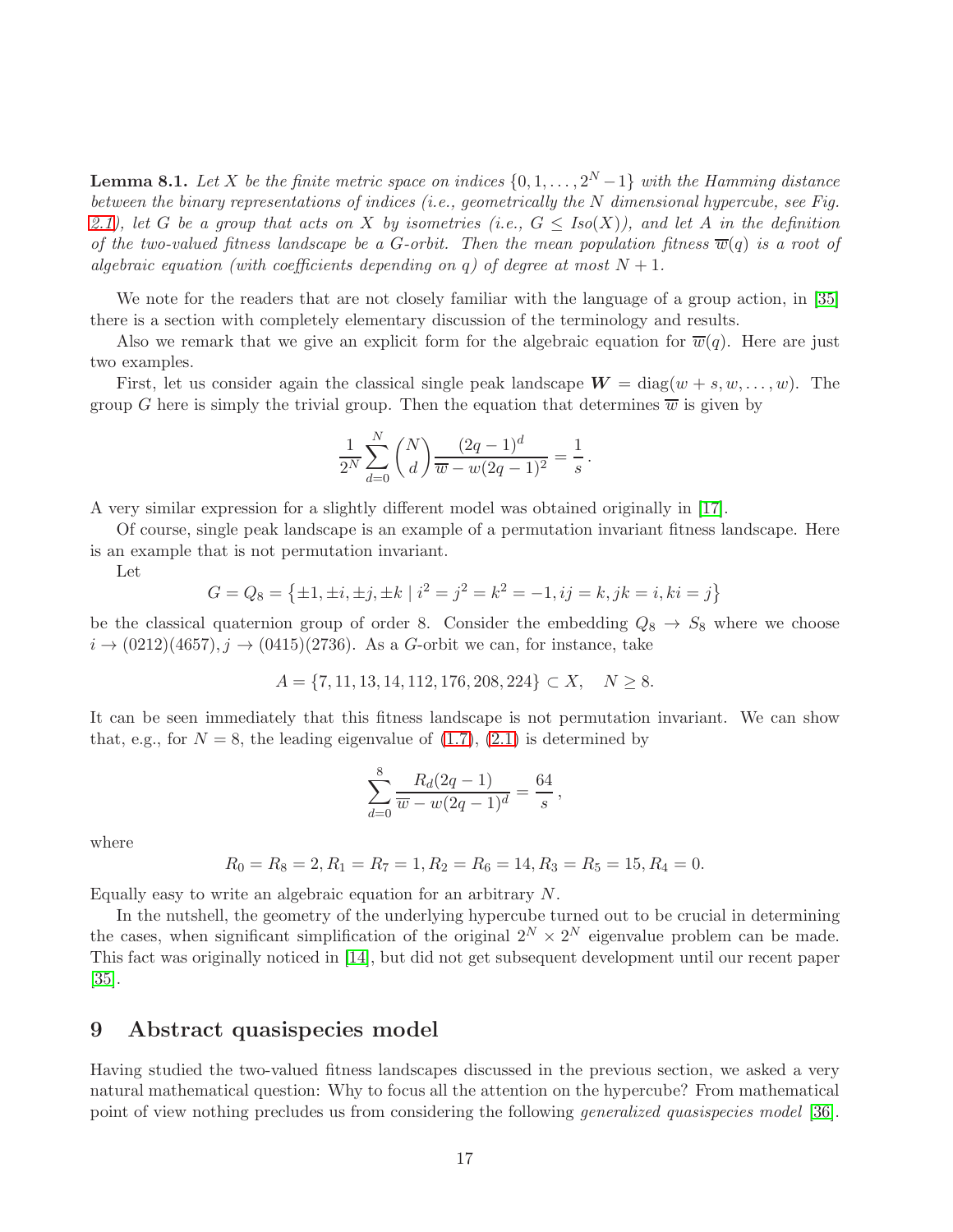Let  $(X, d)$  be a finite metric space with integer valued metric d. Consider a group  $\Gamma \leq \text{Iso}(X)$  of isometries of X that acts transitively on X. Since it acts transitively, we can pick any point  $x_0 \in X$ and consider the function  $d_{x_0}: X \longrightarrow \mathbb{N}$  such that  $d_{x_0}(x) = d(x_0, x)$ . By definition, the diameter of X is  $N = \text{diam } X = \max\{d_{x_0}(x) \mid x \in X\}$ . Also consider a fitness function  $\mathbf{w}: X \longrightarrow \mathbf{R}_{\geq 0}$  which can be represented as a vector with non-negative components. Together with the introduced notations consider fitness matrix  $\mathbf{W} = \text{diag}(\mathbf{w})$ , symmetric mutation matrix  $\mathbf{Q} = [q^{d(x,y)}(1-q)^{N-d(x,y)}]$  for  $q \in [0, 1]$ , and the distance polynomial

$$
p_X(q) = \sum_{x \in X} q^{d(x, x_0)} (1 - q)^{N - d(x, x_0)}, \quad x_0 \in X.
$$

Now we call the problem to find the leading eigenvalue  $\overline{w}(q)$  and/or the corresponding positive eigenvector p of the eigenvalue problem

$$
\bm{Q}\bm{W}\bm{p}=p_X(q)\overline{w}\bm{p}
$$

the generalized algebraic quasispecies problem. It turns into classical Eigen's problem [\(1.7\)](#page-3-1), if  $X =$  $\{0,1\}^N$  is the N-dimensional binary cube with the usual Hamming metric, in this case  $p_X(q) = 1$ .

We gave an extensive treatment of the generalized quasispecies problem in [\[35,](#page-21-0) [36\]](#page-21-2), here we would like to state just one specific result. Namely, consider a generalization of two-valued fitness landscape in the form that the fitness function w is constant on each G-orbit, where  $G \leq \Gamma$  and has at least two values. Consider the decomposition

$$
X_0 = A_0 \sqcup \bigsqcup_{i=1}^t A_i,
$$

such that  $A_0$  is the union of G-orbits on which  $w(A_0) = w \ge 0$ , and  $w(A_i) = w + s_i$ ,  $s_i > 0$ . Then the following theorem can be proved (see [\[36\]](#page-21-2)).

**Theorem 9.1.** The dominant eigenvalue of all the examples of the generalized quasispecies eigenvalue problem considered in [\[36\]](#page-21-2) can be found as a root of an algebraic equation of degree at most  $t \cdot (N+1) =$  $t \cdot (\text{diam}(X) + 1)$ . Moreover, this equation can be written down in the explicit form.

Arguably the simplest possible generalized quasispecies model is generated by the geometry of simplex, which can be represented as a complete graph (see Fig. [9.1\)](#page-18-0). In this case we deal with a finite metric space X of diameter  $N = 1$ , that is we consider the case in which individuals of a population can mutate into any other individual with the same probability  $q$ . We note that this abstraction can be actually considered as a mathematical description of of the switching of antigenic variants for some bacteria. Let  $A \subseteq X$  such that  $w(A) = w + s$ . Then, according to the theorem above, the leading eigenvalue of the generalized quasispecies problem can be found as a root of a quadratic equation, which (see [\[35\]](#page-21-0) for a derivation) takes the form

$$
\frac{|A|}{(n+1)(\overline{u}-u)} + \left(1 - \frac{|A|}{n+1}\right) \frac{2q-1}{(q+n(1-q))\overline{u} - (2q-1)u} = 1, \quad u = \frac{w}{s}, \quad \overline{u} = \frac{\overline{w}}{s}.
$$

Here |A| is the cardinality of set A, and  $n = |X|$ . That is, this case turns out to be significantly simpler then the classical quasispecies problem. Moreover, it can be proved that for this simplicial landscape the error threshold exists (see the discussion and rigorous derivations in [\[35\]](#page-21-0)).

In a similar manner other possible geometries can be analyzed, see, for instance, the analysis of regular m-gon and hyperoctahedron mutational landscapes in [\[36\]](#page-21-2).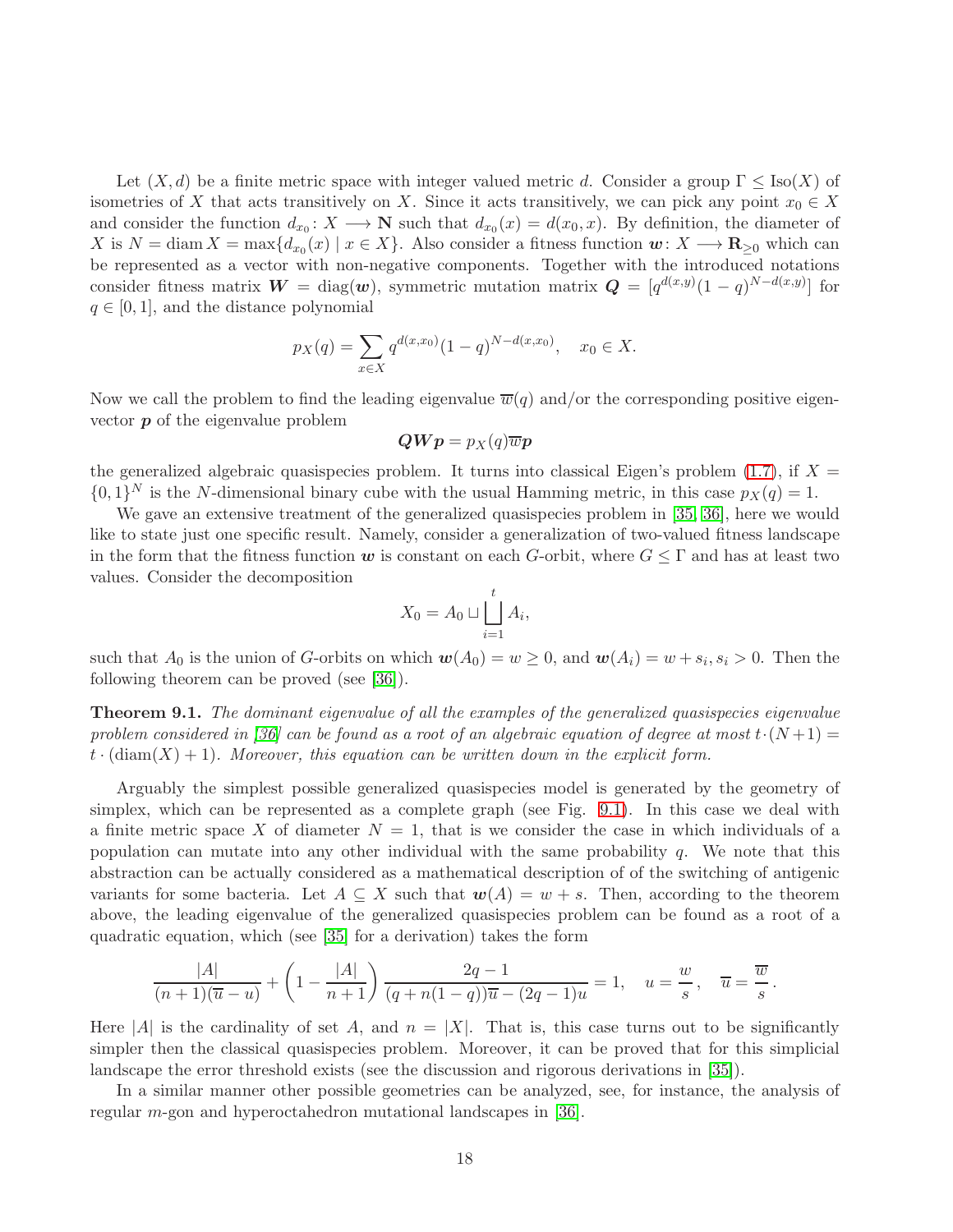

<span id="page-18-0"></span>Figure 9.1: Complete graphs on 3 to 10 vertices, representing the mutational landscape with simplex geometry.

### 10 Concluding remarks

As we discussed above, since Manfred Eigen's original paper [\[15\]](#page-19-0) a lot of mathematical peculiarities of the quasispecies model were rigorously analyzed. At the same time we would like to conclude our presentation with a number of still open mathematical questions.

- In Section [7](#page-14-2) we presented a heuristic algorithm to compute the quasispecies distribution for the permutation invariant Crow–Kimura model. A proof of validity of this approach is still missing.
- There exist a few sufficient conditions on the fitness landscape for the error threshold to exist (e.g., [\[39\]](#page-21-5)). We are not aware of any necessary and sufficient conditions of this sort.
- While the abstract results on the generalized quasispecies model discussed in Section [9](#page-16-0) are of significant interest, our paper [\[36\]](#page-21-2) considers only the examples in which  $X = A_0 \sqcup A_1$ . It is important to consider examples with more complicated partition of  $X$  (for instance, important mesa-landscapes [\[39\]](#page-21-5) have exactly this more complicated form).
- In terms of the generalized quasispecies model it would be interesting to study the following question: What are the properties of X and the distance function d that guarantee that at least for some fitness landscapes the error threshold exists. This question also has some direct connections with various forms of the Ising model.

A list of open mathematical questions about the now classical quasispecies model can be easily extended, and it is our hope that at least for some of these problems methods and approaches discussed in this review can be of some help.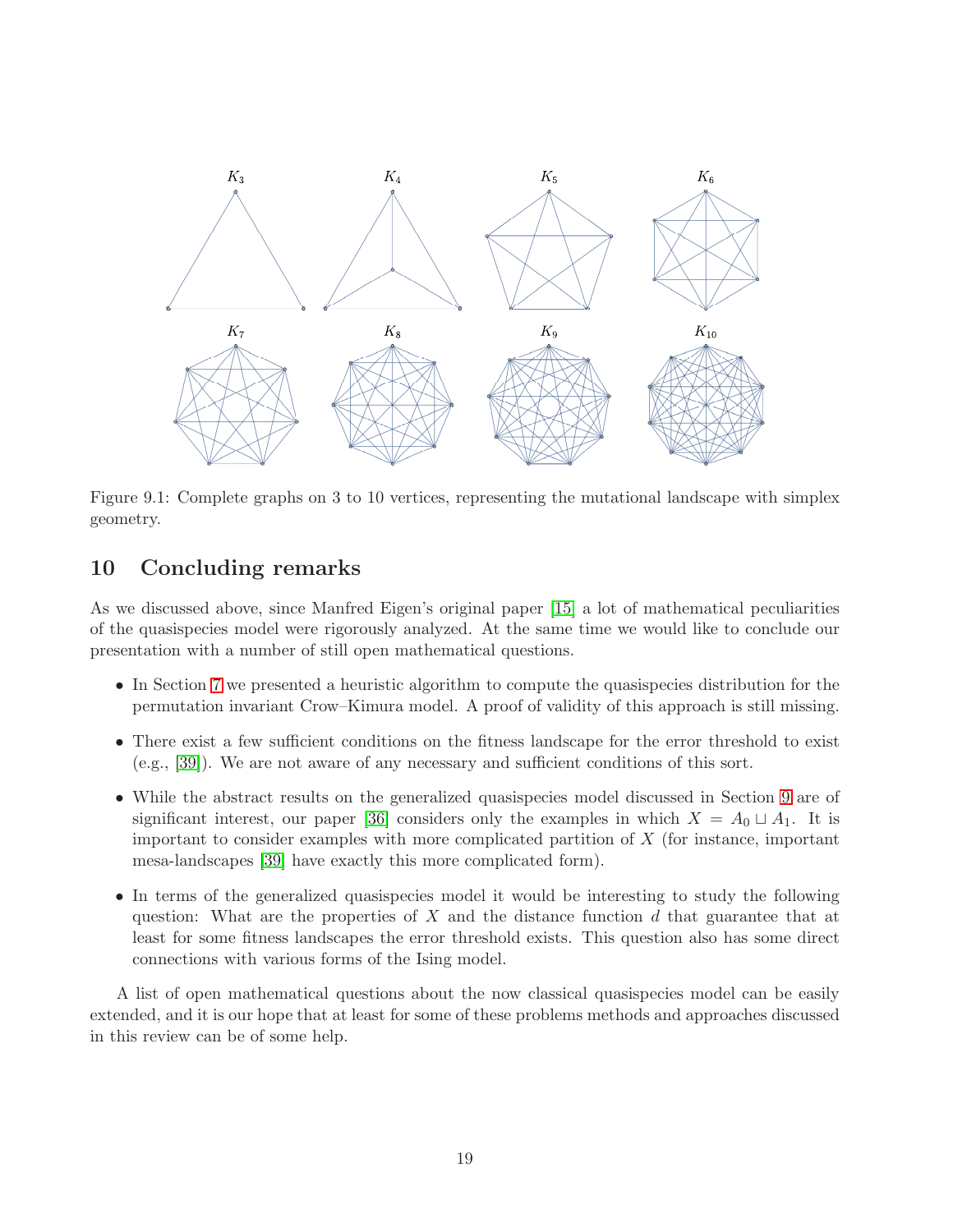### <span id="page-19-12"></span>References

- <span id="page-19-9"></span>[1] E. Baake, M. Baake, A. Bovier, and M. Klein. An asymptotic maximum principle for essentially linear evolution models. Journal of Mathematical Biology, 50(1):83–114, Jan 2005.
- <span id="page-19-1"></span>[2] E. Baake, M. Baake, and H. Wagner. Ising quantum chain is equivalent to a model of biological evolution. Physical Review Letters, 78(3):559–562, 1997.
- [3] E. Baake and W. Gabriel. Biological evolution through mutation, selection, and drift: An introductory review. In D. Stauffer, editor, Annual Reviews of Computational Physics VII, pages 203–264. World Scientific, 1999.
- <span id="page-19-13"></span><span id="page-19-11"></span>[4] E. Baake and H.-O. Georgii. Mutation, selection, and ancestry in branching models: a variational approach. Journal of Mathematical Biology, 54(2):257–303, Feb 2007.
- <span id="page-19-7"></span>[5] E. Baake and H. Wagner. Mutation–selection models solved exactly with methods of statistical mechanics. Genetical research,  $78(1):93-117$ ,  $2001$ .
- <span id="page-19-6"></span>[6] A. S. Bratus, A. S. Novozhilov, and Y. S. Semenov. Linear algebra of the permutation invariant Crow–Kimura model of prebiotic evolution. Mathematical Biosciences, 256:42–57, 2014.
- <span id="page-19-4"></span>[7] A. S. Bratus, A. S. Novozhilov, and Y. S. Semenov. Adaptive fitness landscape for replicator systems: To maximize or not to maximize. arXiv preprint [arXiv:1705.01568](http://arxiv.org/abs/1705.01568), 2017.
- <span id="page-19-15"></span>[8] R. Bürger. The mathematical theory of selection, mutation, and recombination. Wiley, 2000.
- <span id="page-19-14"></span>[9] R. Cerf and J. Dalmau. The quasispecies distribution. arXiv preprint [arXiv:1609.05738](http://arxiv.org/abs/1609.05738), 2016.
- <span id="page-19-5"></span>[10] R. Cerf and J. Dalmau. Quasispecies on class-dependent fitness landscapes. Bulletin of mathematical biology, 78(6):1238–1258, 2016.
- <span id="page-19-16"></span>[11] J. F. Crow and M. Kimura. An introduction to population genetics theory. New York, Evanston and London: Harper & Row, Publishers, 1970.
- <span id="page-19-3"></span>[12] J. Dalmau. Asymptotic behavior of eigen's quasispecies model. arXiv preprint [arXiv:1704.07280](http://arxiv.org/abs/1704.07280), 2017.
- [13] E. Domingo and P. Schuster. Quasispecies: From Theory to Experimental Systems, volume 392 of Current Topics in Microbiology and Immunology. Springer, 2016.
- <span id="page-19-8"></span>[14] A. W. M. Dress and D. S. Rumschitzki. Evolution on sequence space and tensor products of representation spaces. Acta Applicandae Mathematica, 11(2):103–115, 1988.
- <span id="page-19-0"></span>[15] M. Eigen. Selforganization of matter and the evolution of biological macromolecules. Naturwissenschaften, 58(10):465–523, 1971.
- <span id="page-19-2"></span>[16] M. Eigen, J. McCaskill, and P. Schuster. Molecular quasi-species. Journal of Physical Chemistry, 92(24):6881–6891, 1988.
- <span id="page-19-10"></span>[17] S. Galluccio. Exact solution of the quasispecies model in a sharply peaked fitness landscape. Physical Review E, 56(4):4526, 1997.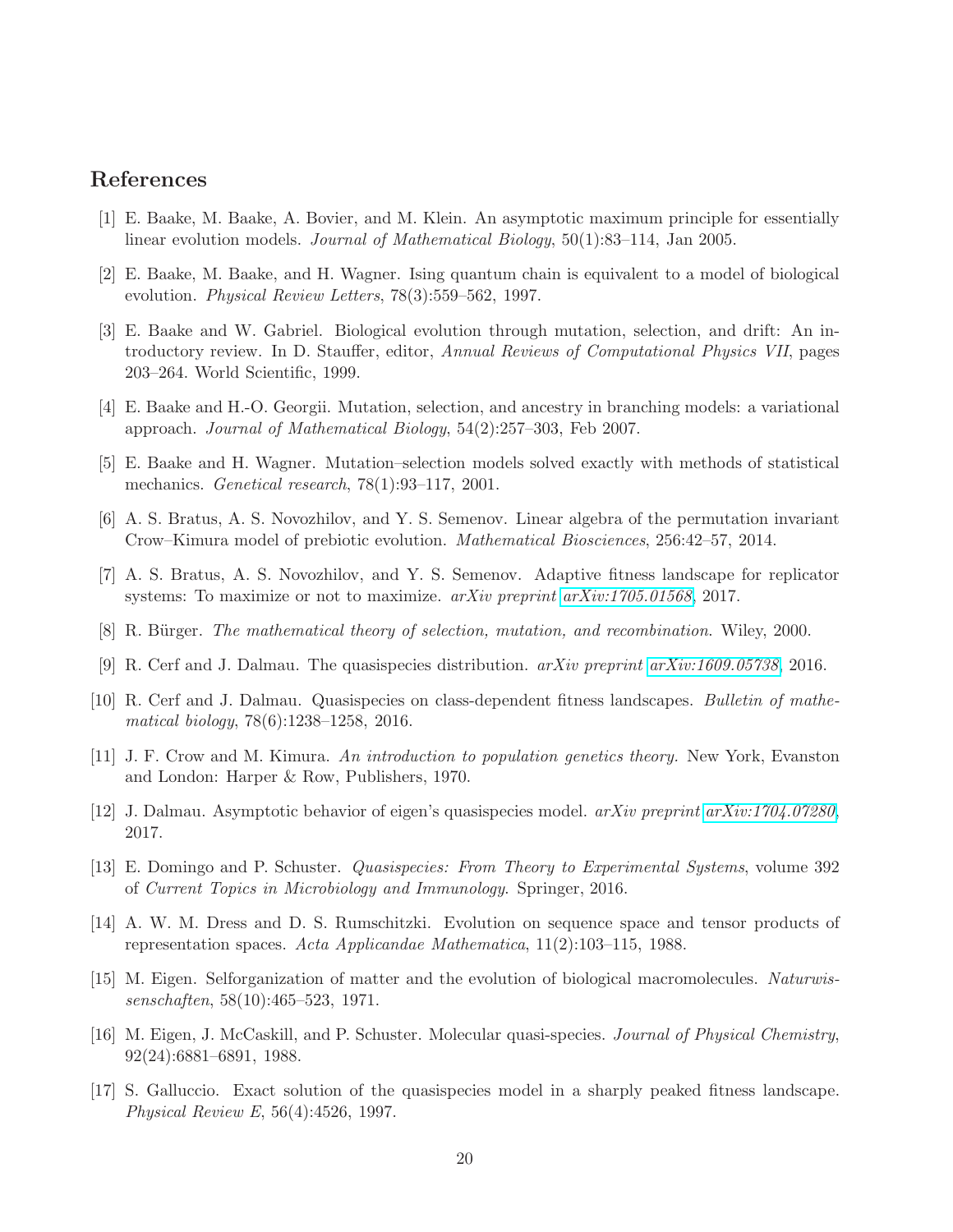- <span id="page-20-12"></span><span id="page-20-3"></span>[18] J. Hermisson, O. Redner, H. Wagner, and E. Baake. Mutation-selection balance: ancestry, load, and maximum principle. Theoretical Population Biology, 62(1):9–46, Aug 2002.
- <span id="page-20-0"></span>[19] J. Hofbauer. The selection mutation equation. Journal of Mathematical Biology, 23(1):41–53, 1985.
- [20] K. Jain and J. Krug. Adaptation in Simple and Complex Fitness Landscapes. In U. Bastolla, M. Porto, H. Eduardo Roman, and M. Vendruscolo, editors, Structural approaches to sequence evolution, chapter 14, pages 299–339. Springer, 2007.
- <span id="page-20-8"></span><span id="page-20-2"></span>[21] G. P. Karev, A. S. Novozhilov, and F. S. Berezovskaya. On the asymptotic behavior of the solutions to the replicator equation. Mathematical Medicine and Biology, 28(2):89–110, 2011.
- <span id="page-20-9"></span>[22] A. J. Laub. Matrix analysis for scientists and engineers. SIAM, 2005.
- <span id="page-20-11"></span>[23] I. Leuthäusser. An exact correspondence between Eigens evolution model and a two-dimensional Ising system. The Journal of Chemical Physics, 84(3):1884–1885, 1986.
- <span id="page-20-6"></span>[24] I. Leuthäusser. Statistical mechanics of Eigen's evolution model. *Journal of statistical physics*, 48(1):343–360, 1987.
- [25] M. Nowak and P. Schuster. Error thresholds of replication in finite populations mutation frequencies and the onset of Muller's ratchet. Journal of Theoretical Biology, 137(4):375–395, 1989.
- <span id="page-20-10"></span>[26] L. Onsager. Crystal statistics. i. a two-dimensional model with an order-disorder transition. Physical Review, 65(3-4):117, 1944.
- <span id="page-20-14"></span><span id="page-20-7"></span>[27] D. S. Rumschitzki. Spectral properties of Eigen evolution matrices. Journal of Mathematical Biology, 24(6):667–680, 1987.
- <span id="page-20-13"></span>[28] D. Saakian and C.-K. Hu. Mathematical models of quasi-species theory and exact results for the dynamics. In Quasispecies: From Theory to Experimental Systems. Springer, 2015.
- [29] D. B. Saakian and C. K. Hu. Exact solution of the Eigen model with general fitness functions and degradation rates. Proceedings of the National Academy of Sciences USA, 103(13):4935–4939, 2006.
- <span id="page-20-15"></span>[30] D. B. Saakian, C.-K. Hu, and H. Khachatryan. Solvable biological evolution models with general fitness functions and multiple mutations in parallel mutation-selection scheme. Physical Review E, 70(4):041908, 2004.
- <span id="page-20-1"></span>[31] P. Schuster. Quasispecies on fitness landscapes. In E. Domingo and P. Schuster, editors, Quasispecies: From Theory to Experimental Systems, Current Topics in Microbiology and Immunology, pages 61–120. Springer, 2016.
- <span id="page-20-4"></span>[32] P. Schuster and J. Swetina. Stationary mutant distributions and evolutionary optimization. Bulletin of Mathematical Biology, 50(6):635–660, 1988.
- <span id="page-20-5"></span>[33] Y. S. Semenov, A. S. Bratus, and A. S. Novozhilov. On the behavior of the leading eigenvalue of the Eigen evolutionary matrices. Mathematical Biosciences, 258:134–147, 2014.